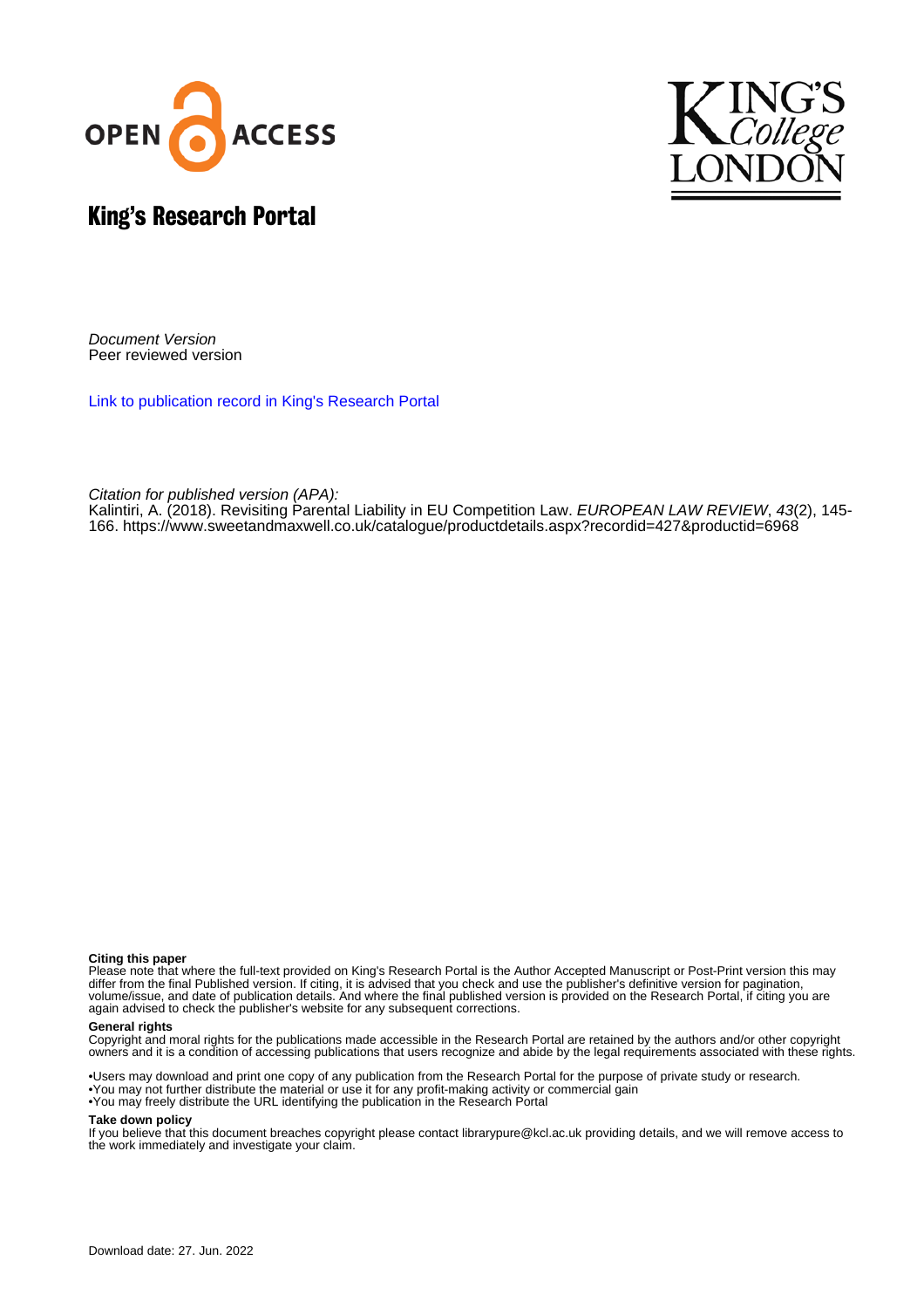## **Revisiting Parental Liability in EU Competition Law**

Andriani Kalintiri\*

*London School of Economics and Political Science*

**Keywords**: parental liability; competition law; single economic unit; decisive influence; failure to exercise vigilance; enterprise

#### **Abstract**

*Why parent companies are held liable for the infringements committed by their subsidiaries under EU competition law? This article examines the jurisprudence of the EU Courts with a view to illuminating the rationale underpinning parental liability. Taking a closer look at the "single economic unit/undertaking" explanation endorsed by the Courts post-*Akzo*, it demonstrates that this doctrine lacks the exegetical power assigned to it, insofar as it is based on a fallacious reasoning. With this in mind, two alternative justifications for parental liability are then discussed: the "failure to exercise vigilance" theory and the "enterprise" rationale. As the article illustrates, both justifications have their advantages and limitations. Ultimately, the final choice lies with the EU Courts, but it is submitted that, all things considered, the 'failure to exercise vigilance' argument offers a better – or at least more realistic – solution to the problem of developing a coherent explanation for parental liability in EU competition law.*

#### **Introduction**

**.** 

Why parent companies are held liable for infringements committed by their subsidiaries under EU competition law? Simple as this question might be, the answer remains elusive, if not controversial. In brief, the problem may be synopsised as follows. European Union (EU) competition law consists of two core rules in the Treaty on the Functioning of the European Union (TFEU):<sup>1</sup> Article 101 TFEU, which forbids anticompetitive coordination; and Article 102 TFEU, which prohibits abuses of a dominant position in the market. Both provisions are addressed against "undertakings". This term has been defined by the EU Courts as referring to an "economic" – rather than a legal – "unit". Accordingly, an undertaking may consist of one or several legal persons – as in the case of corporate groups, which are typically structured around parent companies and subsidiaries.

Fines, however, may only be imposed on entities with legal personality. Indeed, as the EU Courts have explained,<sup>2</sup> "although  $(...)$  an undertaking  $(...)$  is not necessarily the same as a company having a legal personality, it is necessary for the purposes of applying and enforcing decisions to identify an entity possessing legal personality to be the addressee of the measure".<sup>3</sup> Therefore, when the European Commission adopts a decision pursuant to the competition rules, "it must identify the natural or legal person or persons who can be held responsible for the conduct of the relevant

<sup>\*</sup>Fellow, Law Department, London School of Economics and Political Science.

<sup>1</sup> Consolidated Version of the Treaty on the Functioning of the European Union (TFEU) [2008] OJ C115/47.

<sup>&</sup>lt;sup>2</sup> References to the "EU Courts" should be understood as reference to the General Court of the European Union (General Court) and the Court of Justice of the European Union (ECJ).

<sup>3</sup> *Limburgse Vinyl Maatschappij and Others v Commission* (T-305/94, T-306/94, T-307/94, T-313/94 to T-316/94, T-318/94, T-325/94, T-328/94, T-329/94 and T-335/94) ECLI:EU:T:1999:80, at [978].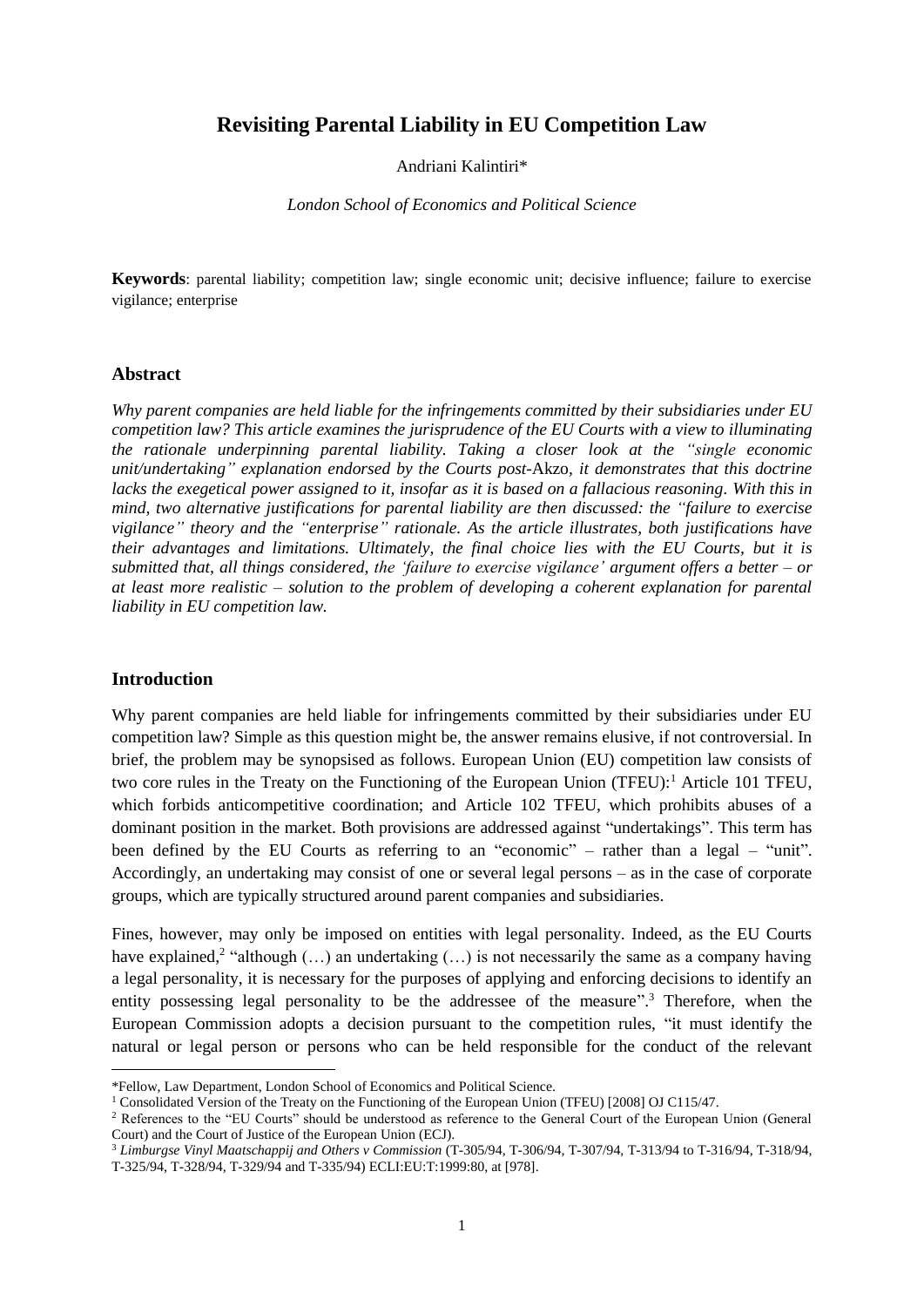undertaking and can be penalized for that conduct". <sup>4</sup> Where an undertaking encompasses a group of companies and the unlawful practice has been committed by a subsidiary, one would be excused to think that any liability would burden the latter only. Nevertheless, over the past decade the EU Courts have favoured a different approach to the attribution of liability in these circumstances. According to now settled jurisprudence, where the parent company exercises decisive influence over the conduct of its subsidiary, the two entities constitute a "single undertaking" and may thus be held jointly and severally liable for the antitrust violation in question and the imposed fine. Such decisive influence is presumed to have been exercised in the case of wholly-owned subsidiaries, unless the parent company provides evidence that the subsidiary has "decided independently upon its own conduct on the market".

Unsurprisingly, corporate groups have not taken the rules on parental liability in stride. In cartel cases in particular, parent companies have fiercely fought back by persistently challenging Commission decisions before the EU Courts. In a nutshell, most complaints revolve around three arguments: first, that the rules governing parental liability are incompatible with the principle that responsibility for a competition violation is personal; second, that they pierce the corporate veil, thereby violating the principle of limited liability of company shareholders; and third, that they contravene the principle of effective judicial protection, insofar as the presumption of decisive influence with respect to whollyowned subsidiaries is practically impossible to rebut. These criticisms, however, have been met with little sympathy by European judges, who have time and again dismissed them as unfounded. Indeed, the standard judicial response to all objections against parental liability over the past ten years has been twofold: first, that parent companies are held responsible for the antitrust violations of their subsidiaries because they form a single economic unit with them and *thus the same undertaking*; and second, that, albeit difficult to reverse, the presumption of decisive influence in the case of whollyowned subsidiaries remains "within acceptable limits" and hence "fair".

Nevertheless, parental liability is not as straightforward as the EU Courts claim; on the contrary, it raises difficult questions of policy and law, which have not been adequately addressed. The problem stems from the fact that, for all its apparent consistency, the case-law does not allow one to deduce a coherent theory for ascribing to parent companies responsibility for the antitrust transgressions of their subsidiaries. Indeed, despite the wealth of jurisprudence on the matter, the reason why parent companies are held liable remains unclear. Even worse, the EU Courts' reluctance to engage with the criticisms raised by parent companies and their dry adherence to earlier judicial statements have had an unfortunate straightjacket effect, resulting in the creation of a convoluted web of precedents from which it is nearly impossible to escape. Parental liability, however, is not an issue to take lightly. On a doctrinal level, the question whether parent companies should be held responsible for the conduct of their subsidiaries has proved extremely contentious. On the one hand, the structuring of corporate groups around parent companies and subsidiaries is an intrinsic feature of the modern economy. On the other hand, legal fictions may sometimes result in objectionable outcomes, insofar as they may enable corporate groups to shield themselves from liability by externalising the risks of their activities.<sup>5</sup> These issues become even more complicated in the context of competition enforcement. Competition violations are akin to regulatory offences and have criminal connotations due to the

**.** 

<sup>4</sup> *Areva and Others v Commission* (T-117/07 and T-121/07) ECLI:EU:T:2011:69, at [64]; *Uralita v Commission* (T-349/08) ECLI:EU:T:2011:622, at [36].

<sup>5</sup> W.Douglas and C.Shanks, "Insulation from Liability through Subsidiary Corporations" (1929) 39 Yale Law Journal 193.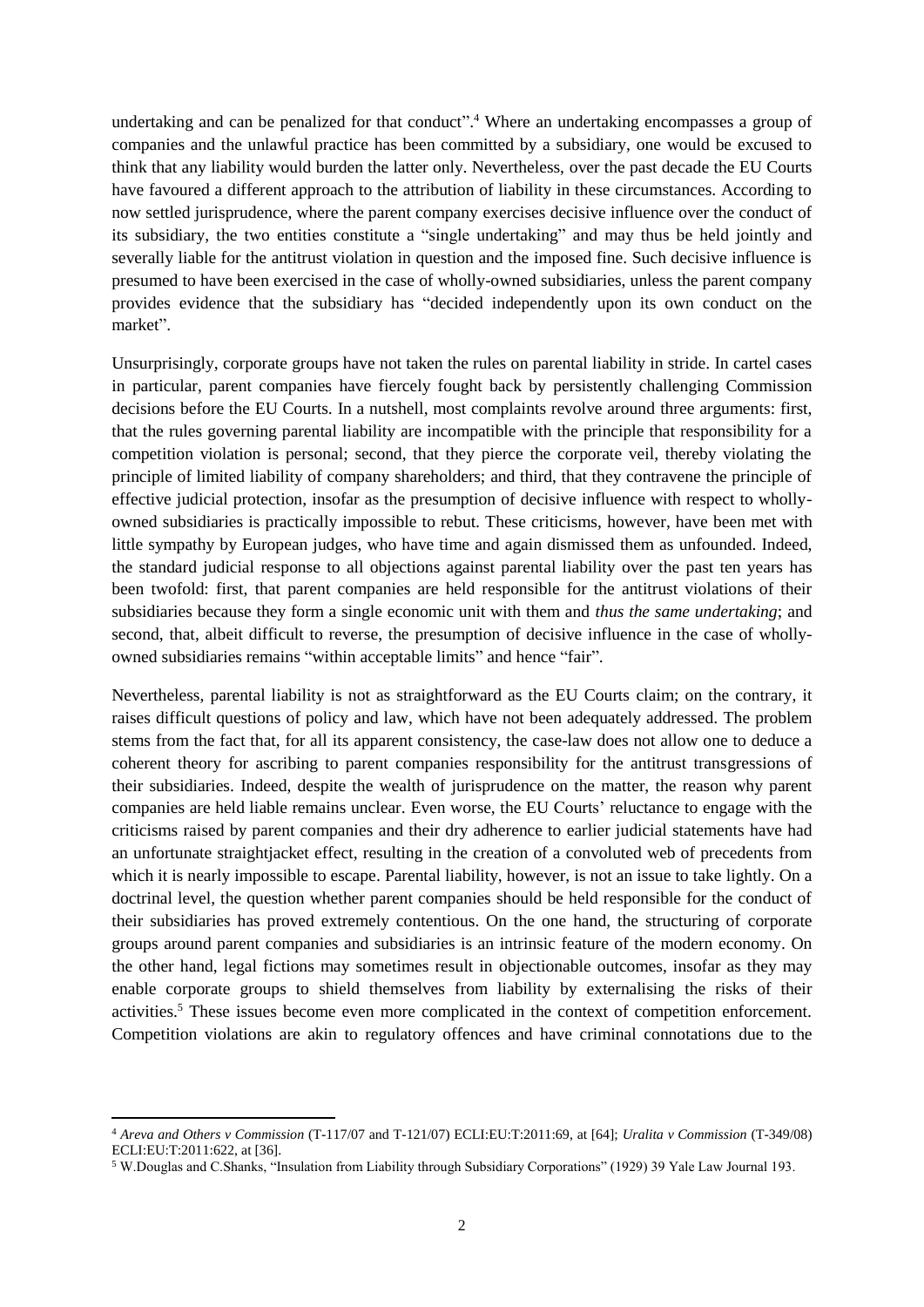severe financial penalties that the Commission may inflict on undertakings.<sup>6</sup> At the same time, antitrust infringements may cause harm to a large number of stakeholders, thereby giving rise to actions for damages.

Against this backdrop, the justification for parental liability in EU competition enforcement is a question one may no longer ignore. In fact, the issue has become more pressing since the coming into force of the Damages Actions Directive which is expected to increase the levels of private enforcement,<sup>7</sup> and in light of the Commission's recent proposal for the adoption of a Directive aiming at empowering national competition authorities, among others, by requiring Member States to ensure that "the notion of undertaking is applied for the purpose of imposing fines on parent companies".<sup>8</sup> With this in mind, the aim of the present article is to examine the rationale behind the attribution of liability to parent companies for the antitrust transgressions of their subsidiaries based on the jurisprudence of the EU Courts. As the analysis will demonstrate, the current foundation of parental liability – i.e. the "single undertaking" argument – lacks the exegetical power assigned to it by the EU Courts, insofar as it is based on a fallacious reasoning, whereas its application suffers from serious shortcomings. Consequently, it is imperative to consider alternative explanations for holding parent companies accountable for the competition infringements perpetrated by their subsidiaries. In investigating these issues, the article is structured as follows. First, it outlines the evolution of the rules governing parental liability and identifies two distinct phases in the judicial approach: pre- and post-*Akzo*. Then, the attention is shifted to the "single economic unit/undertaking" rationale which permeates the EU Courts' post-*Akzo* jurisprudence on parental liability. As the analysis illustrates, this explanation is inherently unsatisfactory on several grounds and should be abandoned. With this in mind, two different potential justifications for holding parent companies accountable for the anticompetitive acts of their subsidiaries are contemplated, namely the "failure to exercise vigilance" argument and the "enterprise liability" theory. The article discusses both their advantages and their limitations, and concludes that, although the final choice lies with the EU Courts, the "failure to exercise vigilance" justification offers a better – or at least more realistic – solution to the problem of articulating a coherent theory of parental liability in EU competition law.

#### **The evolution of parental liability in EU competition law**

**.** 

Although parental liability in EU competition law has attracted academic attention only in the past ten years or so, it is hardly a recent phenomenon. In fact, parent companies have been held responsible for anticompetitive acts perpetrated by their subsidiaries since the first days of competition enforcement. In a sense, the EU Courts have capitalised on the history of parental liability by tenaciously grounding their current approach in their early jurisprudence. A more careful look, however, reveals that the impression of continuity is misleading. The contemporary rules governing parental liability bear little

<sup>&</sup>lt;sup>6</sup> The criminal dimension of EU competition enforcement has been predominantly associated with cartels due to the high fines involved and their perceived inherent wrongfulness. See P.Whelan, *The Criminalisation of European Cartel Enforcement: Theoretical, Legal and Practical Challenges* (Oxford University Press, 2014).

 $7$  Directive 2014/104/EU of the European Parliament and of the Council of 26 November 2014 on certain rules governing actions for damages under national law for infringements of the competition law provisions of the Member States and of the European Union [2014] OJ L349/1.

<sup>8</sup> Commission Proposal for a Directive of the European Parliament and of the Council to empower the competition authorities of the Member States to be more effective enforcers and to ensure the proper functioning of the internal market, COM(2017) 142 final, p.17 and proposed Article 12(3) at p.36. The present article does *not* take issue with the "economic continuity" doctrine which aims at preventing undertakings from evading liability by means of merging or through corporate restructuring.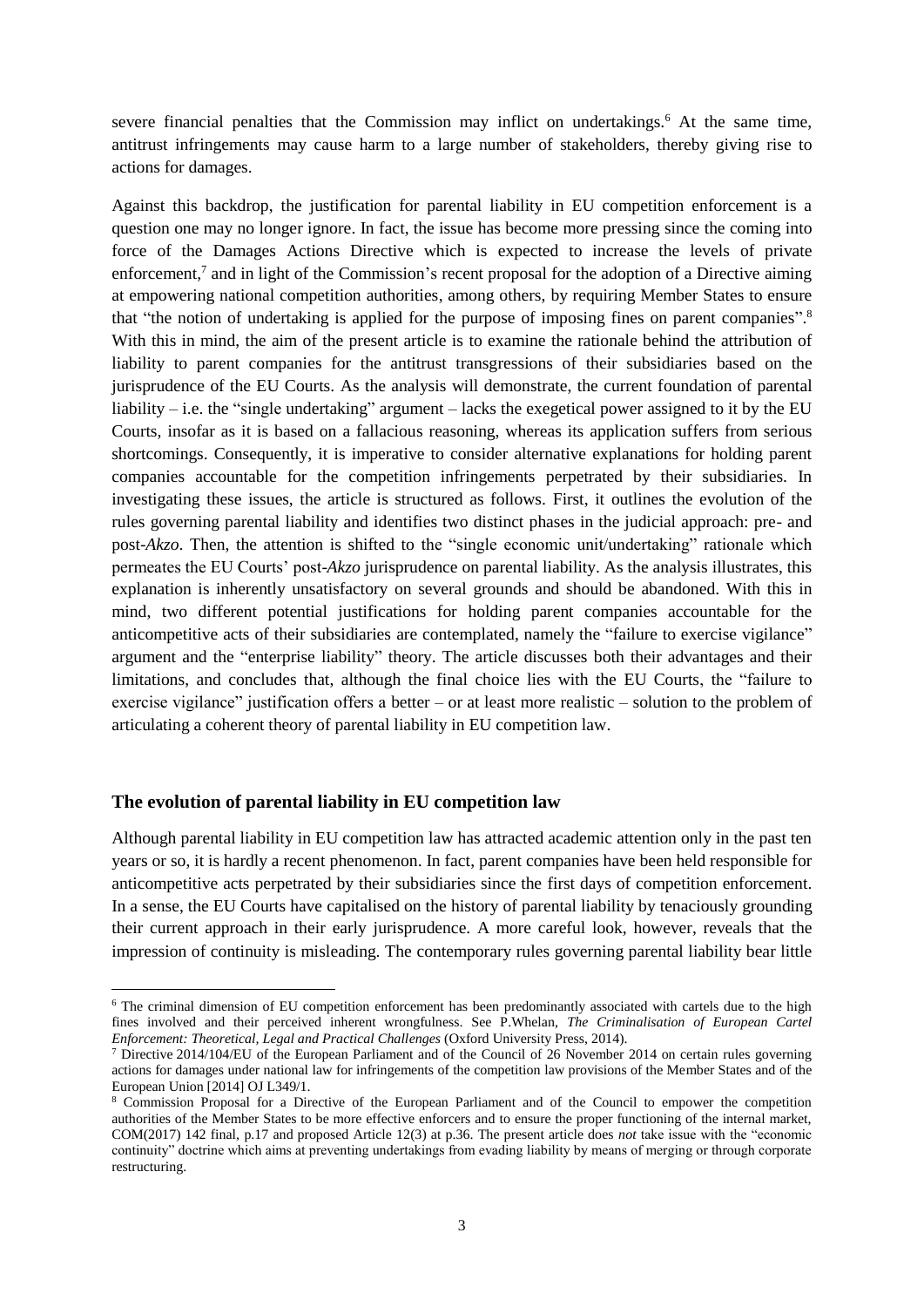resemblance to their predecessors. Although the change occurred in an incremental manner, the tipping point may be traced back to the seminal *Akzo* judgment. Accordingly, this section describes the evolution of the rules governing parental liability by identifying two distinct phases: pre- and post-*Akzo*.

### *The pre-*Akzo *approach*

The first instance where a parent company was held liable for the anticompetitive behaviour of its subsidiaries occurred almost fifty years ago. In the *Dyestuffs* case in 1969 the Commission held ICI responsible for having participated in a cartel by giving its subsidiaries explicit directions to raise prices.<sup>9</sup> Hearing the case on appeal a few years later, the ECJ confirmed that the parent company may be found liable, where the anticompetitive behaviour is due to orders that it has given to its subsidiaries.<sup>10</sup> As the Court explained, the existence of separate legal personalities is immaterial; where the subsidiary "does not decide independently upon its own conduct on the market, but carries out, in all material respects, the instructions given to it by the parent company", its actions "may in certain circumstances be attributed to the parent company". <sup>11</sup> A similar approach was taken in *AEG*. There, the Commission decided that AEG should "bear the blame" for the unlawful selective distribution system in question, notwithstanding the fact the infringements had been "largely committed by its subsidiaries".<sup>12</sup> The authority noted that the parent company had used its subsidiaries to conclude the distribution contracts and that the latter had merely acted "on behalf and for the account of AEG". <sup>13</sup> On appeal, the ECJ sided with the Commission and confirmed that the subsidiaries" conduct should be indeed "ascribed to the parent company".<sup>14</sup>

In line with this thinking, the authority explained in *Cartonboard* that it would impute liability to parent companies, "where more than one company in a group participated in the infringement"; or where there was "express evidence implicating the parent company of the group in the participation of the subsidiary" in the violation.<sup>15</sup> This approach was of course sensible. Where the parent company employs its subsidiaries as a vehicle for implementing an anticompetitive plan, it is essentially the "mastermind" of the antitrust violation and thus its real perpetrator. The legal test reflected that rationale, requiring that the Commission establish the existence of a connection between the control exercised by the parent company over the subsidiary and the transgression in question before imputing the latter's acts to the former. The authority would infer such a connection where more than one subsidiary had taken part in the same infringement, since in that case their involvement in the violation could be legitimately deemed as the result of the implementation of a group-wide policy designed by the parent company. In this respect, the existence of a "single economic unit" was a necessary, but *not* sufficient condition; for its liability to arise, the parent company should be shown to have itself contributed to the infringement, even if only indirectly through its subsidiaries. From this perspective, the "mastermind" theory has a strong deterrent appeal. It communicates that any

 $\overline{\phantom{a}}$ 

<sup>9</sup> *Dyestuffs* (IV/26.267) Commission Decision 69/243/EEC [1969] OJ L195/11.

<sup>10</sup> *Imperial Chemical Industries (ICI) v Commission* (48/69) ECLI:EU:C:1972:70, at [129]-[137].

<sup>11</sup> *ICI v Commission* (ECLI:EU:C:1972:70) at [133, 135]. See also *Europemballage Corporation* (IV/26.811) Commission Decision 72/21/EEC [1972] OJ L7/25, Article 1; *Europemballage Corporation and Continental Can Company v Commission* (6/72) ECLI:EU:C:1973:22, at [15]-[16] (although the issue was discussed from a jurisdictional perspective). <sup>12</sup> *AEG-Telefunken* (IV/28.748) Commission Decision 82/267/EEC [1982] OJ L117/15, at [74].

<sup>13</sup> *AEG v Commission* (107/82) ECLI:EU:C:1983:293, p.3157.

<sup>14</sup> *AEG v Commission* (ECLI:EU:C:1983:293) at [53].

<sup>15</sup> *Cartonboard* (IV/33.833) Commission Decision 94/601/EC [1994] OJ L243/1, at [143].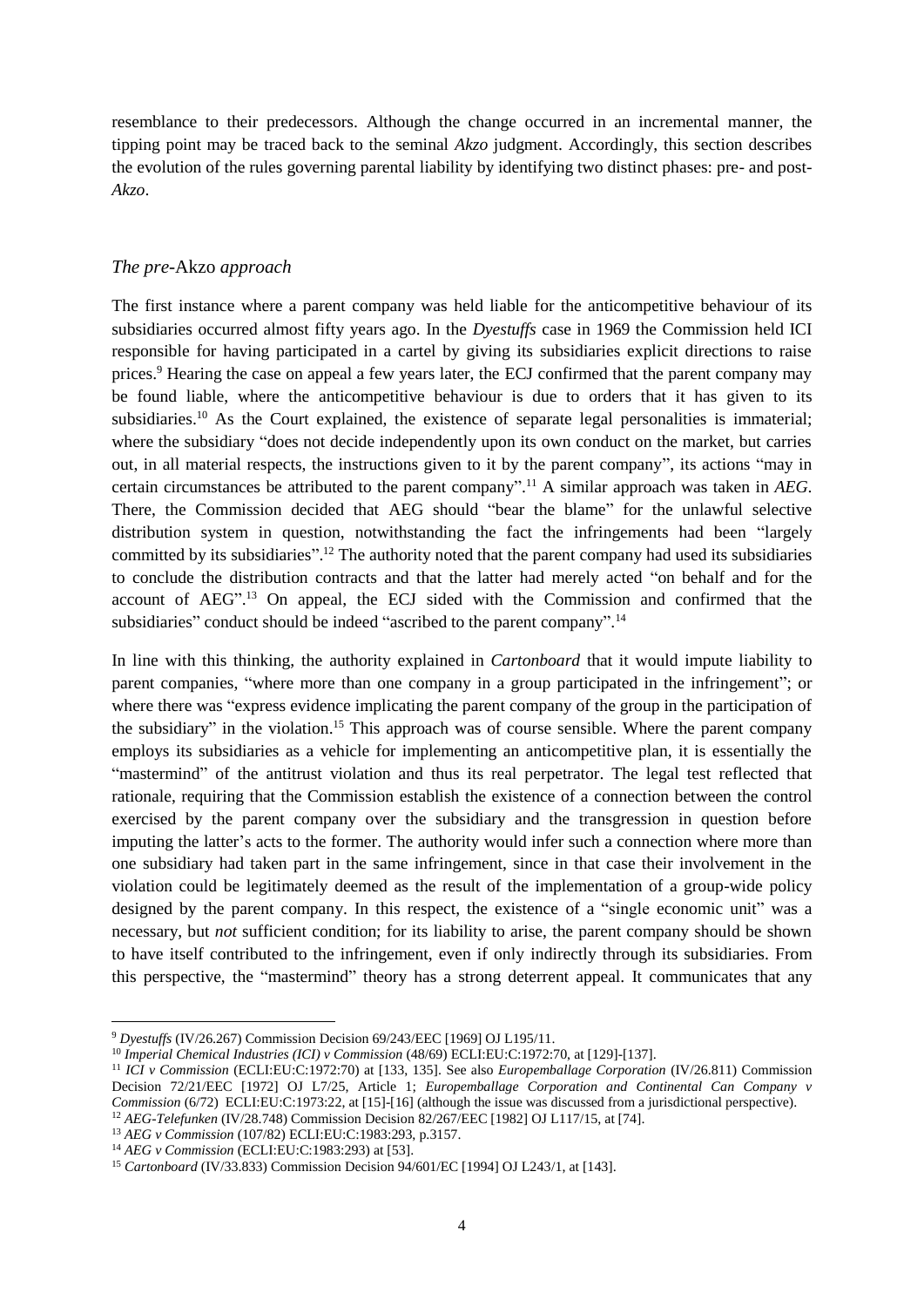attempts to exploit the parent-subsidiary model with a view to minimising legal responsibility for an antitrust infringement will not be tolerated.

Despite its advantages, however, the use of the "mastermind" theory was soon to dwindle. Somewhat ironically, the beginning of its "demise" may be identified with the arguments submitted by a parent company in its attempt to challenge a liability finding against it. Specifically, in its *Cartonboard* decision the Commission held, among others, Stora – the parent company of the group – responsible for the involvement of its subsidiaries in the infringement.<sup>16</sup> Stora did not deny its subsidiaries" participation in the cartel, but contested the Commission decision before the EU Courts claiming that the authority had not applied the correct criteria for establishing the existence of a "single economic unit".<sup>17</sup> It then identified the conditions that should – in its opinion – be demonstrated "before responsibility for the unlawful conduct of its subsidiaries may be attributed to the parent company *by virtue of their constituting a single economic unit*". <sup>18</sup> Dismissing Stora's plea, the General Court reiterated that the only relevant test is whether "the subsidiary does not independently decide its own conduct on the market, but carries out, in all material respects, the instructions given to it by the parent company". <sup>19</sup> It then went on noting that Stora "had not disputed that *it was in a position to*  exert a decisive influence" on its subsidiaries" commercial policy.<sup>20</sup> As a result, it was "unnecessary to establish whether it *actually* exercised that power" in view of the fact that wholly-owned subsidiaries "necessarily follow a policy laid down by the bodies which determine the parent company's policy under its statutes".<sup>21</sup> The General Court also took account of the fact that Stora had submitted no evidence suggesting that its subsidiaries had acted autonomously and that it had represented them in the administrative proceedings before the Commission.<sup>22</sup> Contesting the judgment on appeal, Stora complained that the General Court had reversed the burden of proof and had required the parent company to demonstrate that its subsidiary had acted independently, insofar as a 100% shareholding was held to be in itself sufficient for a finding of liability.<sup>23</sup> The ECJ, however, rejected the complaint as inaccurate, highlighting that the General Court had taken additional considerations into account beyond the size of the shareholding. $24$ 

Although nobody probably realised it at the time, the *Stora* judgements laid the groundwork for the transformation of the rules governing parental liability in EU competition law. Because the applicant misperceived its responsibility as stemming from the existence of a "single economic unit" between itself and its subsidiaries, it challenged the Commission decision based on this assumption. Examining then Stora's pleas, the EU Courts focused on the legal and evidential requirements for establishing a "single economic unit" without explicitly clarifying that parental liability in reality derived from the existence of a connection between the control exercised by the parent company over its subsidiaries and the antitrust transgression at hand, which was in that case inferred from the participation of several subsidiaries of the same group in the same infringement.<sup>25</sup> As a result, the judgments did little to correct the misimpression that the justification for parental liability was that the parent company and its subsidiaries form a "single economic unit".

**.** 

<sup>16</sup> *Cartonboard* (IV/33.833), at [158].

<sup>17</sup> *Stora Kopparbergs Bergslags v Commission* (T-354/94) ECLI:EU:T:1998:104, at [69]-[70].

<sup>18</sup> *Stora Kopparbergs Bergslags v Commission* (ECLI:EU:T:1998:104) at [69-70] (emphasis added).

<sup>19</sup> *Stora Kopparbergs Bergslags v Commission* (ECLI:EU:T:1998:104) at [79].

<sup>20</sup> *Stora Kopparbergs Bergslags v Commission* (ECLI:EU:T:1998:104) at [80] (emphasis added).

<sup>21</sup> *Stora Kopparbergs Bergslags v Commission* (ECLI:EU:T:1998:104) at [80] (emphasis added).

<sup>22</sup> *Stora Kopparbergs Bergslags v Commission* (ECLI:EU:T:1998:104), at [80]-[81].

<sup>23</sup> *Stora Kopparbergs Bergslags v Commission* (C-286/98 P) ECLI:EU:C:2000:630, at [25].

<sup>24</sup> *Stora Kopparbergs Bergslags v Commission* (ECLI:EU:C:2000:630), at [26-60].

<sup>25</sup> See, in particular, *Stora Kopparbergs Bergslags v Commission* (ECLI:EU:T:1998:104)) at [56]-[61], [78]-[81].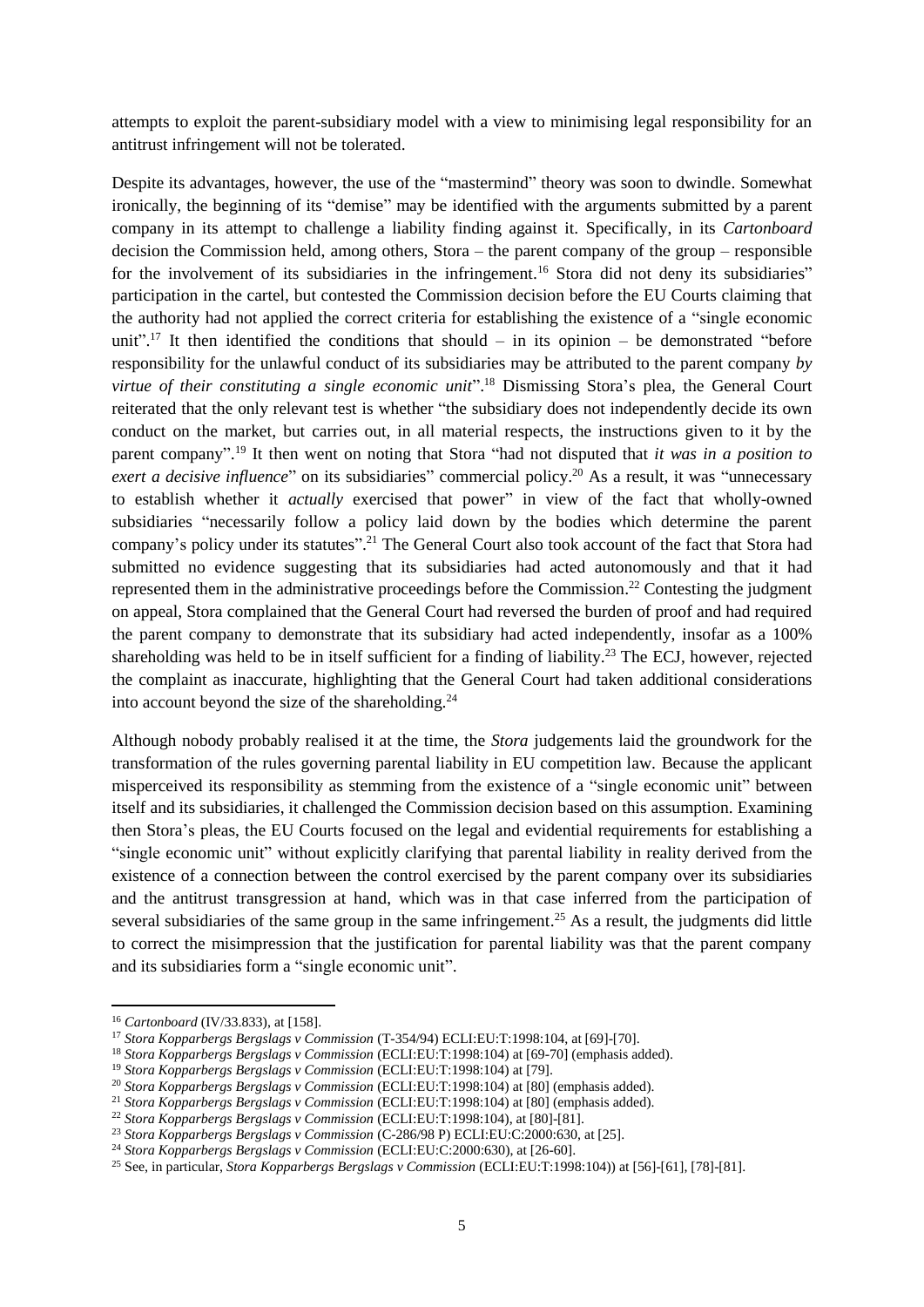Admittedly, the *Bolloré and Others* judgment rectified this misunderstanding – at least partially. In 2004 the Commission held Bolloré and its subsidiary, Copigraph, jointly responsible for the latter's participation in the cartel. As the authority explained, not only was Copigraph a wholly-owned subsidiary of Bolloré, but it also belonged to the latter's special papers division, while the same individuals held key managerial positions in both companies. On this basis, the Commission concluded that the parent company "was necessarily informed of its subsidiary's participation in the cartel".<sup>26</sup> Challenging this finding before the General Court, Bolloré stressed that the evidence in question was not sufficient to warrant the conclusion that it was necessarily aware of the anticompetitive acts of its subsidiary.<sup>27</sup> Examining this plea, the Court acknowledged that a  $100\%$ shareholding "is not in itself sufficient to attribute liability to the parent for the conduct of its subsidiary" and noted that 'something more than the extent of the shareholding must be shown" in order to establish the parent company's awareness of its subsidiaries" anticompetitive behaviour.<sup>28</sup> It stressed, however, that evidence of the latter "may be in the form of indicia" and need not necessarily consist in direct evidence of instructions having been given by the parent company to its subsidiary to participate in the cartel.<sup>29</sup> On this basis and in light of the facts of the case, the General Court concluded that the Commission had been correct to attribute liability to the parent company.<sup>30</sup>

Although the General Court's judgment was eventually set aside by the ECJ,<sup>31</sup> two aspects of the judicial reasoning are noteworthy with respect to parental liability. On the one hand, it is clear that the Court did not perceive the existence of a "single economic unit" to be the justification for the attribution to parent companies of responsibility for the anticompetitive acts of their subsidiaries. Rather, some sort of link between the parent company and the infringement in question had to be established, even if only indirectly by means of indicia. On the other hand though, the nature and intensity of the necessary connection between the parent company and the antitrust violation in *Bolloré* differs from that in the pre-*Stora* jurisprudence. The mere fact that the parent company was *aware* of the anticompetitive acts of its subsidiaries appears to have sufficed for its liability to be triggered.<sup>32</sup>

#### *The post-*Akzo *approach*

 $\overline{\phantom{a}}$ 

In any event, the full extent of the implications of *Stora* became apparent in *Akzo Nobel*. In 2004 the Commission held, among others, Akzo Nobel – the parent company of the group – responsible

<sup>26</sup> *Carbonless Paper* (Case COMP/E-1/36.212) Commission Decision 2004/337/EC [2004] OJ L115/1, at [353]-[356].

<sup>27</sup> *Bolloré v Commission* (T-109/02, T-118/02, T-122/02, T-125/02, T-126/02, T-128/02, T-129/02, T-132/02 and T-136/02) ECLI:EU:T:2007:115, at [127].

<sup>28</sup> *Bolloré v Commission* (ECLI:EU:T:2007:115) at [132].

<sup>29</sup> *Bolloré v Commission* (ECLI:EU:T:2007:115) at [132].

<sup>30</sup> *Bolloré v Commission* (ECLI:EU:T:2007:115) at [133]-[150].

<sup>31</sup> *Papierfabrik August Koehler and Others v Commission* (C-322/07 P, C-327/07 P and C-338/07 P) ECLI:EU:C:2009:500. The ECJ found that the General Court had made an error of law "in failing to draw any legal conclusion from its finding that Bolloré's rights of defence had not been observed" (at [46]-[48]).

 $32$  This "awareness" test is ambiguous, insofar as it is open to multiple interpretations and does not allow one unequivocally to detect the rationale underpinning the imputation of parental liability. One possible construction is to argue that the parent company's awareness of the anticompetitive conduct of its subsidiary is *in itself* a manifestation of unlawful behaviour caught by the prohibitive scope of Articles 101 and 102 TFEU. This approach does not explain though why a person's mere awareness of the existence of an antitrust violation will not generally result in a finding that this person has participated in the infringement in the absence of any further connection. A second – and more sensible – interpretation of the "awareness" test would be that the parent company is held liable because it has accepted the risks of the infringement and/or has not taken steps to terminate it. See also below: "The 'failure to exercise vigilance' theory".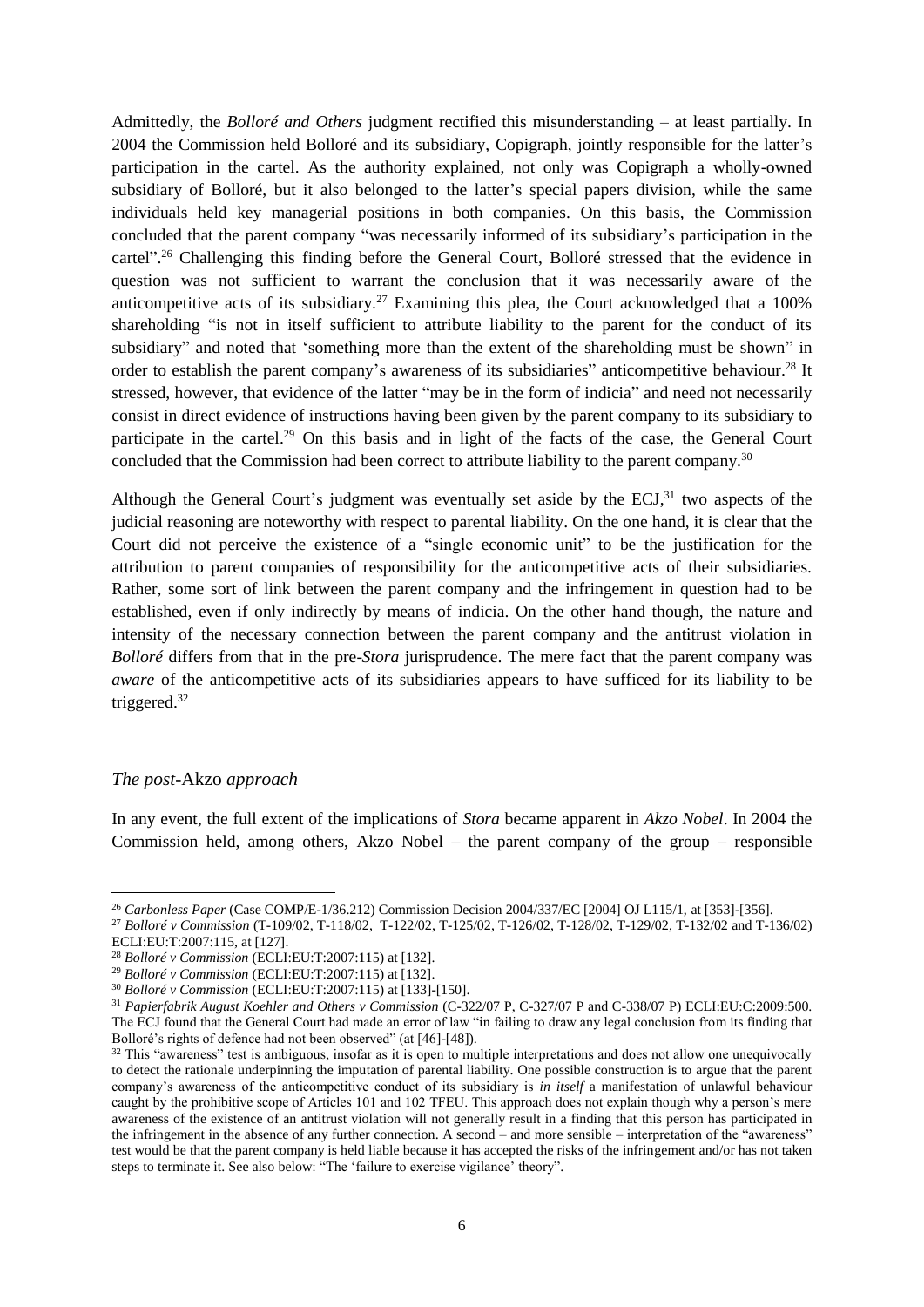together with some of its subsidiaries for the latter's participation in the choline chloride cartel.<sup>33</sup> The authority justified its decision on the ground that Akzo Nobel formed a "single economic unit" with its wholly-owned subsidiaries and thus a "single undertaking". <sup>34</sup> Unsurprisingly, Akzo Nobel challenged the Commission's conclusion before the EU Courts. Instead, however, of expressly contesting the "single economic unit" rationale for the attribution of parental liability by pointing to earlier jurisprudence clearly requiring the existence of some sort of link between the parent company and the infringement in question, Akzo Nobel merely claimed that, for a parent company to be considered liable for the activities of its subsidiary, the decisive influence it exercises "must relate to the subsidiary's commercial policy *in the strict sense*". 35

Considering this plea, the General Court dismissed Akzo Nobel's arguments and fully endorsed the Commission's "single economic unit" justification for holding a parent company liable for the anticompetitive acts of its subsidiaries. Specifically, the Court emphasised that "it is *not (…) because of a relationship between the parent company and its subsidiary in instigating the infringement*, or a fortiori, because the parent company is involved in the infringement, *but because they constitute* a *single undertaking* (…) that the Commission is able to address the decision imposing fines to the parent company of a group of companies".<sup>36</sup> Having explained this, the General Court then introduced a now well-established, yet highly controversial presumption according to which where a parent company holds 100% of the capital of a subsidiary which has committed an infringement, it is presumed "that [it] exercises decisive influence over the conduct of its subsidiary and that *they therefore constitute a single undertaking*". <sup>37</sup> In this case, "it is for the parent company to put before the Court any evidence relating to the economic and legal organisational links between its subsidiary and itself which in its view are apt to demonstrate *that they do not constitute a single economic*  entity".<sup>38</sup> Hearing the case on appeal, the ECJ fully upheld the General Court's position.<sup>39</sup>

Unfortunately, the *Akzo Nobel* judgments were not an isolated incident. Rather, the "single undertaking" rationale permeates all subsequent jurisprudence on parental liability. In *Siemens Österreich*, for instance, the ECJ explained that "in certain circumstances, a legal person *who is not the perpetrator* of an infringement of the competition rules may nevertheless be penalized for the unlawful conduct of another legal person, *if both those persons form part of the same economic*  entity".<sup>40</sup> Similar statements may be found in virtually every judgment considering a parental liabilityrelated plea. The shift in the judicial approach was obviously grist to the Commission's mill. On the one hand, the authority no longer had to establish the existence of a connection between the parent company and the infringement in question in order to hold it liable; all it had to demonstrate was that it constituted a "single economic unit" with its subsidiaries. On the other hand, the Commission's burden of proof was considerably eased in the case of wholly-owned subsidiaries thanks to the introduction of the *Akzo* presumption. Coincidentally, the timing of the *Akzo Nobel* judgments proved ideal for the authority. The Modernisation Regulation, which abolished the mandatory *ex ante*

 $\overline{\phantom{a}}$ 

<sup>33</sup> *Choline Chloride* (COMP/E-2/37.533) Commission Decision 2005/566/EC [2005] OJ L190/22, at [167]-[176].

<sup>34</sup> *Choline Chloride* (COMP/E-2/37.533) at [172].

<sup>35</sup> *Akzo Nobel and Others v Commission* (T-112/05) ECLI:EU:T:2007:381, at [36].

<sup>36</sup> *Akzo Nobel and Others v Commission* (ECLI:EU:T:2007:381) at [58] (emphasis added).

<sup>37</sup> *Akzo Nobel and Others v Commission* (ECLI:EU:T:2007:381) at [60] (emphasis added).

<sup>38</sup> *Akzo Nobel and Others v Commission* (ECLI:EU:T:2007:381) at [65] (emphasis added).

<sup>39</sup> *Akzo Nobel and Others v Commission* (C-97/08 P) ECLI:EU:C:2009:536, at [54]-[78].

<sup>40</sup> *Commission v Siemens Österreich and Others et Siemens Transmission & Distribution and Others v Commission*, (C-231/11 P to C-233/11 P) ECLI:EU:C:2014:256, at [45] (emphasis added).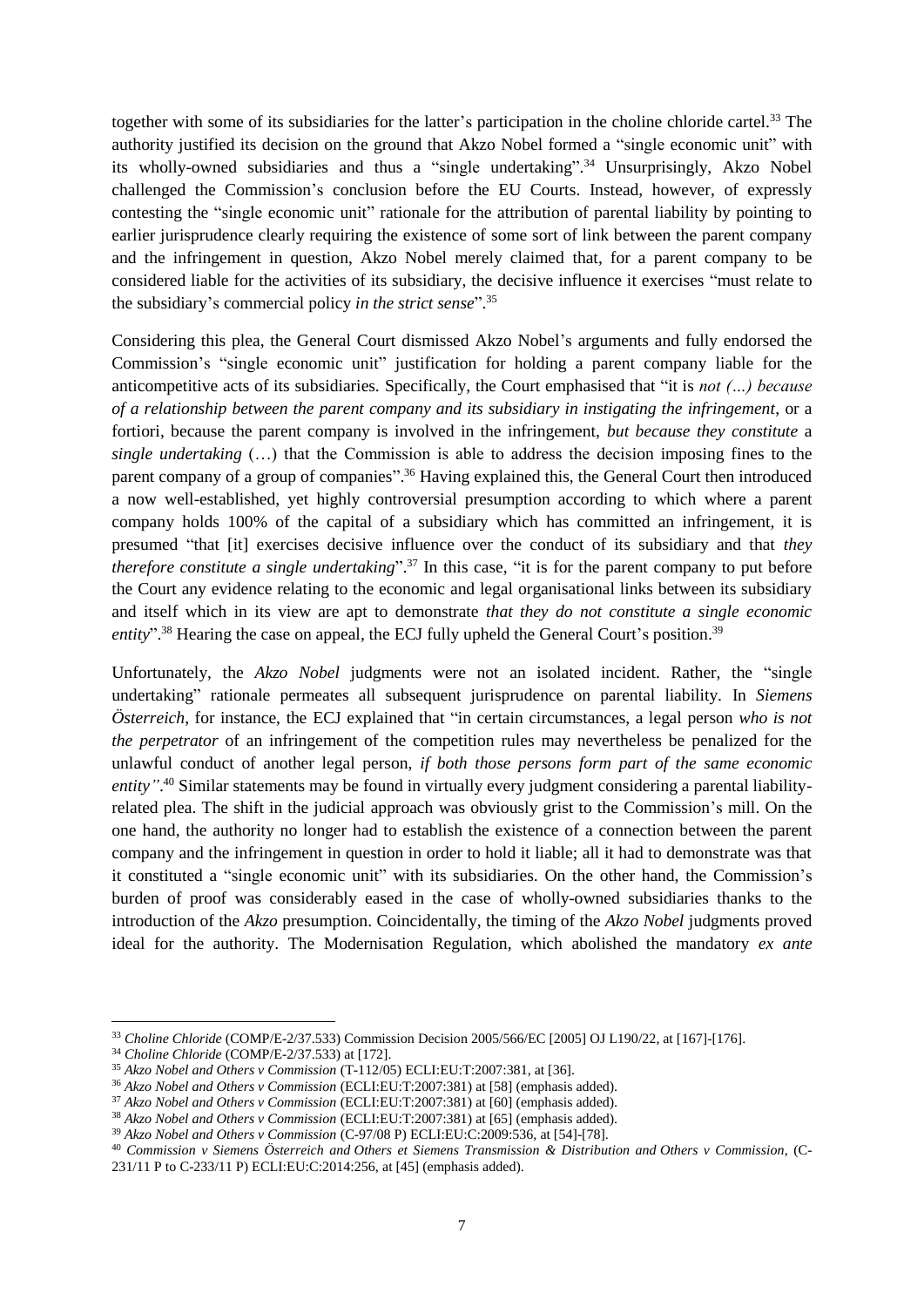notification system, had recently come into force.<sup>41</sup> As a result, the Commission now had the resources to pursue more cartel cases, which are the main area of enforcement where parental liability is regularly contested. <sup>42</sup> The consequences of *Akzo* were almost immediate. Ever since, the authority has adopted a long stream of decisions holding parent companies responsible for the anticompetitive transgressions of their subsidiaries – often solely on account of the fact that they own a 100% shareholding in the latter.

Unsurprisingly, parent companies have not been too happy with these developments. In fact, almost every action for annulment that reaches the EU Courts these days against Commission cartel decisions includes a plea that the authority has unlawfully imputed liability to the parent company for the anticompetitive acts of its subsidiaries. In cases of full ownership the bulk of the criticisms have been directed against the operation of the *Akzo* presumption. Initially, parent companies attempted to attack the empirical foundation of the presumption, arguing that the existence of a 100% shareholding may be indicative of the *ability* of the parent company to exercise decisive influence over the conduct of its subsidiary, but it is too weak to support in itself an inference that such decisive influence has *actually* been exercised.<sup>43</sup> Any sympathy that the EU Courts had for this argument, however, was rather shortlived.<sup>44</sup> Following *Akzo Nobel*, the typical response to similar challenges has been that a 100% shareholding suffices in itself to activate the presumption that the parent company has actually shaped the conduct of its subsidiary.<sup>45</sup> In fact, the EU Courts have even gone two steps further. Firstly, the parent company's stake in the subsidiary needs not be direct: indirect ownership through an intermediary company will suffice.<sup>46</sup> Secondly, full ownership is no longer required: the presumption may be triggered even where the parent company's shareholding nears – but falls short of  $-100\%$ <sup>47</sup>

In this light, parent companies have also tried their luck at rebutting the *Akzo* presumption. To this end, they have advanced numerous arguments in the hope of demonstrating that their subsidiaries had autonomously determined their market conduct. All their arguments, however, have been dismissed by the EU Courts as irrelevant or insufficient to reverse the finding of liability. Indeed, the few instances where the Commission decision was annulled were due to the authority's breach of its duty to state reasons. <sup>48</sup> Inevitably, parent companies soon started complaining that the *Akzo* presumption is

1

<sup>46</sup> See, for instance, *General Química and Others v Commission* (C-90/09 P) ECLI:EU:C:2011:21, at [84]-[90].

<sup>&</sup>lt;sup>41</sup> Council Regulation (EC) No 1/2003 of 16 December 2002 on the implementation of the rules on competition laid down in Articles 81 and 82 of the Treaty [2003] OJ L1/1.

<sup>&</sup>lt;sup>42</sup> The increase in the number of cartel cases can be also explained by the introduction of the Commission's Leniency Programme (Commission Notice on Immunity from fines and reduction of fines in cartel cases [2006] OJ C298/17), as well as the adoption of the Cartel Settlement Procedure **(**Commission Notice on the conduct of settlement procedures in view of the adoption of Decisions pursuant to Article 7 and Article 23 of Council Regulation (EC) No 1/2003 in cartel cases [2008] OJ C167/1).

<sup>43</sup> *Stora Kopparbergs Bergslags v Commission* (C-286/98 P) ECLI:EU:C:2000:630, at [22-23]; *Akzo Nobel and Others v Commission* (ECLI:EU:C:2009:536), at [43]-[47].

<sup>44</sup> *Stora Kopparbergs Bergslags v Commission*, Opinion of AG Mischo (C-286/98 P) ECLI:EU:C:2000:263, at [48]; *DaimlerChrysler v Commission* (T-325/01) ECLI:EU:T:2005:322, at [219]; *Bolloré v Commission* (ECLI:EU:T:2007:115), at [132].

<sup>45</sup> The EU Courts have insisted since *Akzo* that the reference to additional indicia in *Stora* was merely intended to identify all the elements on which the General Court had based its reasoning. (See, for instance, *Akzo Nobel and Others v Commission*  (ECLI:EU:T:2007:381), at [61]; *Team Relocations and Others v Commission* (T-204/08 and T-212/08) ECLI:EU:T:2011:286, at [151]).

<sup>47</sup> *Michelin v Commission* (T-203/01) ECLI:EU:T:2003:250, at [290]; *Total v Commission* (T-344/06) ECLI:EU:T:2012:479, at [38]; *ENI v Commission* (C-508/11 P) ECLI:EU:C:2013:289, at [47-49] ; *Schindler Holding and Others v Commission* (C-501/11 P) ECLI:EU:C:2013:522, at [109]; *SLM and Ori Martin v Commission* (T-389/10 and T-419/10) ECLI:EU:T:2015:513, at [376]. Moreover, see *Keramag Keramische Werke and Others v Commission*, (T-379/10 and T-381/10) ECLI:EU:T:2013:457, at [313]-[315].

<sup>48</sup> *L'Air liquide v Commission* (T-185/06) ECLI:EU:T:2011:275, at [63-84]; *Koninklijke Grolsch v Commission* (T-234/07) ECLI:EU:T:2011:476, at [76-93]; *Edison v Commission* (T-196/06) ECLI:EU:T:2011:281, at [56-94]; *Alstom v Commission*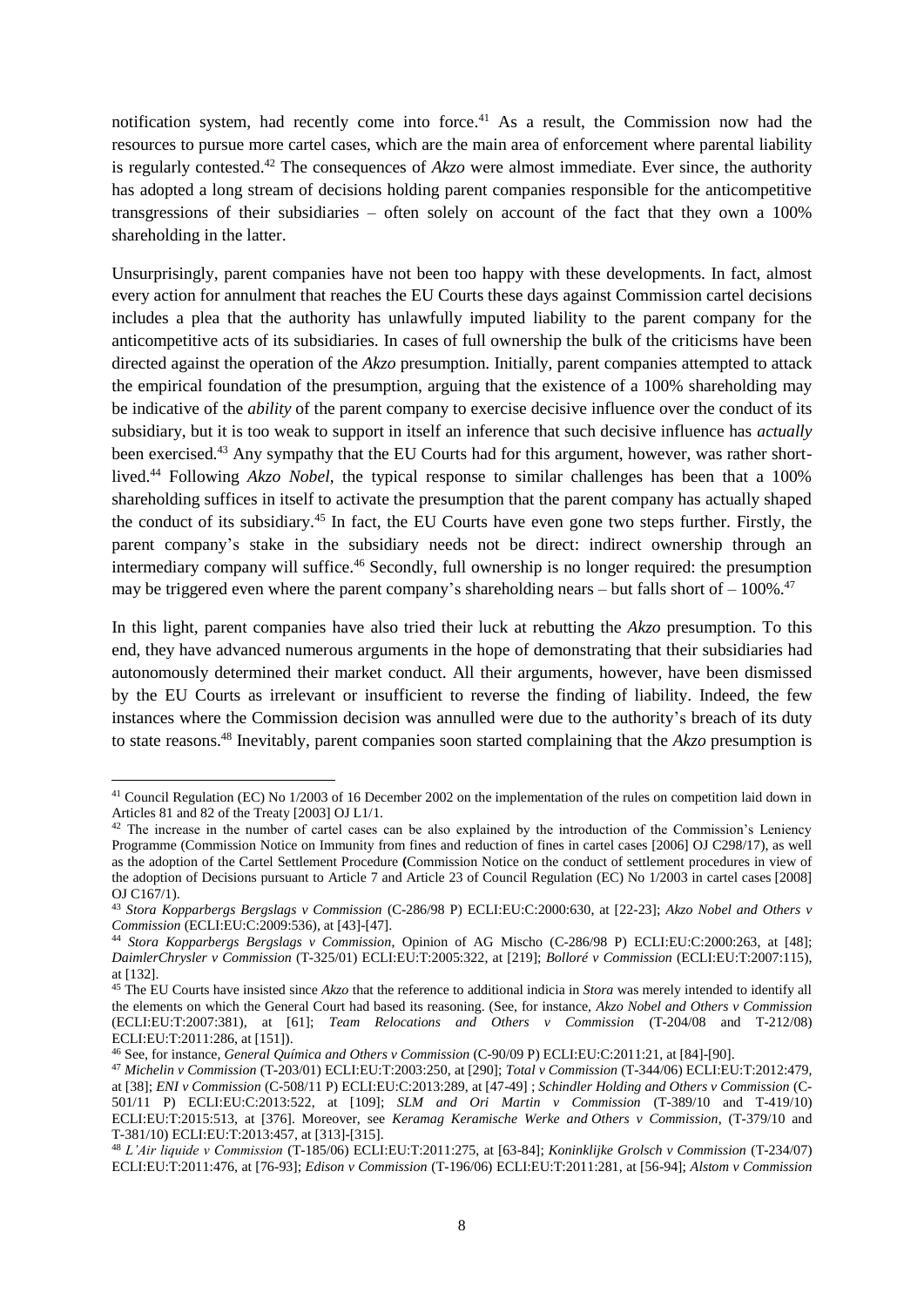practically impossible to rebut and thus contravenes the principle of effective judicial protection.<sup>49</sup> Despite the fact, however, that not even once has the *Akzo* presumption been successfully reversed,<sup>50</sup> the EU Courts have systematically reaffirmed its rebuttability by stressing, on the one hand, that any evidence of the lack of actual exercise of decisive influence lies within the knowledge of parent companies and subsidiaries, and, on the other hand, that, if mere unsubstantiated assertions were sufficient for its rebuttal, the presumption would be largely robbed of its usefulness. On this basis, the EU Courts have consistently defended the fairness of the *Akzo* presumption by maintaining that, even though it is difficult to rebut, it "remains within acceptable limits".<sup>51</sup>

In any event, parent companies may be held responsible for their subsidiaries' anticompetitive acts even in the absence of a 100% shareholding, where they have the ability to exercise decisive influence over their conduct *and* have actually exercised such influence. In this scenario, the EU Courts have consistently held that it is for the Commission to demonstrate both conditions "on the basis of factual evidence, including, in particular, any management power" exercised by the parent company over the subsidiary.<sup>52</sup> The size of the holding is indicative, but not determinative in this regard. In *Fuji Electric* the Court confirmed that a parent company will usually exercise decisive influence over the conduct of its subsidiary, where it holds a majority interest in its capital.<sup>53</sup> It underlined, however, that a minority interest may equally enable a parent company to control its subsidiary's behaviour, "if it is allied to rights greater than those normally granted to minority shareholders in order to protect their financial interests and which, when considered in the light of a set of consistent legal or economic indicia, are such as to show that a decisive influence is exercised over the subsidiary's market conduct". <sup>54</sup> Along these lines, in *Toshiba* the Court found that the Commission had been right to attribute liability to Toshiba for the conduct of a joint venture, in which it held a share of only 35.5%, since it enjoyed veto rights which went beyond the normal rights of minority shareholders and

1

<sup>(</sup>T-517/09) ECLI:EU:T:2014:999, at [97-118]. See also *Elf Equitaine v Commission* (C-521/09 P) ECLI:EU:C:2011:620, at [144]-[170].

 $49$  Article 47 of the Charter of Fundamental Rights of the European Union (CF.R) [2000] OJ C364/1, inspired from the right to a fair trial (Article 6 of the European Convention for the Protection of Human Rights and Fundamental Freedoms (ECHR) [1950]). This is one of the main criticisms raised by scholars, too. See, for instance, A. Svetlicinii, "Parental Liability for the Antitrust Infringements of Subsidiaries: A Rebuttable Presumption or Probatio Diabolica?" (2011) 10 European Law Reporter 288; M.Bronckers and A.Vallery, "*No Longer Presumed Guilty?* The Impact of Fundamental Rights on Certain Dogmas of EU Competition Law" (2011) 34 World Competition 535, pp.548-558; Y.Botteman, J.Joshua and L.Atlee, "'You Can't Beat the Percentage" – The Parental Liability Presumption in EU Cartel Enforcement" (2012) European Antitrust Review 3; S.Thomas, "*Guilty of a Fault that One Has Not Committed*. The Limits of the Group-Based Sanction Policy Carried out by the Commission and the European Courts in EU-Antitrust Law" (2012) 3(1) Journal of European Competition Law & Practice 11; B.Leupold, "Effective enforcement of EU competition law gone too far? Recent case law on the presumption of parental liability" (2013) 34(11) European Competition Law Review 570; L.F.Pace, "The Parent-Subsidiary Relationship in EU Antitrust Law and the *AEG Telefunken* Presumption: Between the Effectiveness of Competition Law and the Protection of Fundamental Rights" (2014) 7(10) Yearbook of Antitrust and Regulatory Studies 191; J.T.Lang, "How Can the Problem of the Liability of a Parent Company for Price-Fixing by a Wholly-Owned Subsidiary Be Resolved?" (2014) 37 Fordham International Law Journal 1481, at pp.1519-1521. cf. L.Solek and S.Wartinger, "Parental Liability: Rebutting the Presumption of Decisive Influence" (2015) 6(2) Journal of European Competition Law & Practice 73.

<sup>50</sup> In *Gosselin Group and Stichting Administratiekantoor Portielje v Commission* (T-208/08 and T-209/08) ECLI:EU:T:2011:287, at [51-58], the General Court found that the presumption had been rebutted. The ECJ, however, disagreed, eventually dismissing the action for annulment as unfounded (*Commission v Stichting Administratiekantoor Portielje* (C-440/11 P) ECLI:EU:C:2013:514, at [58-69]).

<sup>51</sup> *Elf Equitaine v Commission* (ECLI:EU:C:2011:620) at [62], citing *Spector Photo Group and Van Raemdonck* (C-45/08) ECLI:EU:C:2009:806, at [43-44], and *Janosevic v Sweden* (Application No 34619/97), Judgment of 23 July 2002, at [101*ff*].

<sup>52</sup> *Avebe v Commission* (T-314/01) ECLI:EU:T:2006:266, at [136].

<sup>53</sup> *Fuji Electric v Commission* (T-132/07) ECLI:EU:T:2011:344, at [182].

<sup>54</sup> *Fuji Electric v Commission* (ECLI:EU:T:2011:344) at [183]. See also at [184] and *Sasol and Others v Commission* (T-541/08) ECLI:EU:T:2014:628, at [49].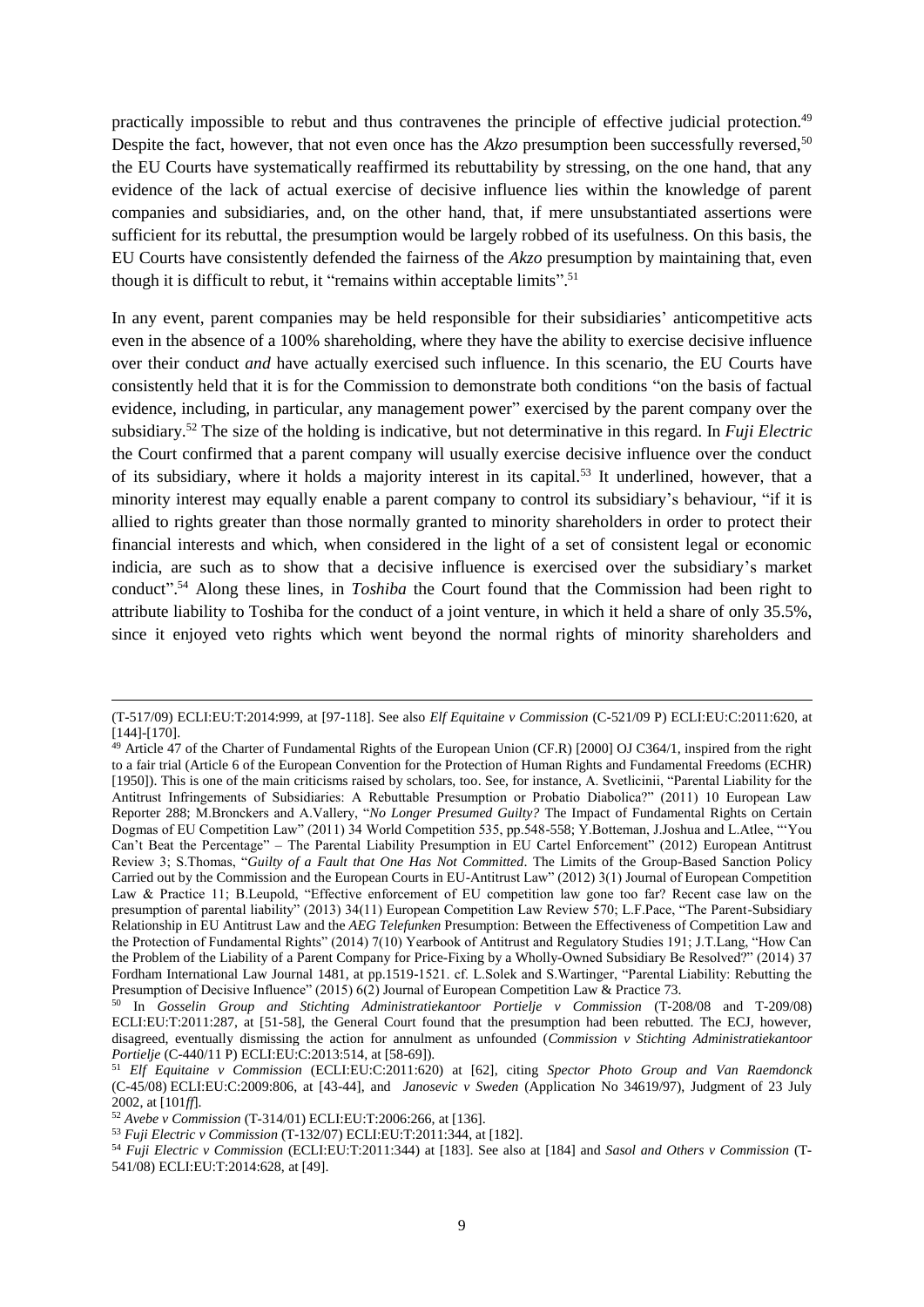conferred on it joint control of the joint venture.<sup>55</sup> Therefore, the Commission may impute liability to a parent company for an antitrust infringement committed by its subsidiary, where it has produced sufficient evidence demonstrating that the former played a key role in the market conduct of the latter and that the two entities thus constitute a "single economic unit".

At this point, it is important to stress that, contrary to the early cases where the Commission was addressing its decisions only against the parent company,<sup>56</sup> post-*Akzo* parent companies are held jointly and severally responsible with their subsidiaries. Indeed, according to now settled case-law, "where several persons may be held personally liable for the participation in an infringement *of one and the same undertaking* for the purposes of competition law, they must be regarded as jointly and severally liable for that infringement".<sup>57</sup> In this light, "the Commission will be able to regard the parent company as jointly and severally liable for the payment of the fine imposed on its subsidiary", unless the parent company adduces sufficient evidence to show that the subsidiary acts independently on the market.<sup>58</sup> This does not mean, however, that the authority is *obliged* to address the decision against both the parent company and the subsidiary. Rather, that the Commission "may choose to penalize either the subsidiary that participated in the infringement or the parent company that controlled it during that period or both of them jointly and severally". <sup>59</sup> Nevertheless, if the authority decides to go after the subsidiary, its liability should be confined "to the extent that it itself participated in the infringement".<sup>60</sup> In other words, a subsidiary may not be found retroactively liable for an infringement committed by its parent company, before it was formed.<sup>61</sup>

<span id="page-10-1"></span><span id="page-10-0"></span>Although the principle of joint and several liability seems unambiguous at first glance, in practice its application has caused some tension between parent companies and subsidiaries, especially where the latter are owned by a new parent company at the time when the fine is paid. In these circumstances, the question arises to what extent the parent company is entitled to contribution from the subsidiary with respect to the financial liability in question and *vice versa*. This scenario actually occurred in *Siemens Österreich and Others v Commission*, where the addressees of the Commission decision challenged it, among others, on the ground that the authority had failed to specify the degree of liability of each company for the fine imposed on them jointly and severally in violation of the principle that penalties must be specific to the offender and the offence concerned. Siding with the applicants, the General Court took the view that it was indeed for the Commission – rather than national courts – "to determine the respective shares of the various companies of the fines imposed on them jointly and severally" and that, unless otherwise specified in the decision, it should be considered that liability for the infringement is attributed to the parent company and the subsidiary "in equal measure".<sup>62</sup> Hearing, however, this issue on appeal, the ECJ disagreed and set aside the General Court's judgment. Although the ECJ reaffirmed the principle of joint and several liability in the case

<sup>55</sup> *Toshiba v Commission* (T-104/13) ECLI:EU:T:2015:610, especially at [107-113] (upheld on appeal: *Toshiba v Commission* (C-623/15 P) ECLI:EU:C:2017:21). See also *Dow Chemical v Commission* (T-77/08) ECLI:EU:T:2012:47, at [92].

<sup>56</sup> An exception in this regard is *ZOJA/CSC – ICI* (IV/26.911) Commission Decision 72/457/CEE [1972] OJ L299/51, where the Commission held both the parent company (CSC) and the subsidiary (Istituto) responsible for the infringement in question. This choice, however, can be explained away by the need to establish the Commission's jurisdiction (see Joined *Istituto Chemioterapico Italiano and Commercial Solvents v Commission* (6/73 and 7/73) ECLI:EU:C:1974:18, at [41]).

<sup>57</sup>*Siemens Österreich and VA Tech Transmission & Distribution v Commission* (T-122/07) ECLI:EU:T:2011:70, at [150] (emphasis added). See also [149].

<sup>58</sup> *Akzo Nobel v Commission* (ECLI:EU:C:2009:536), at [61]. (emphasis added)

<sup>59</sup> *Parker ITR and Parker-Hannifin v Commission* (T-146/09) ECLI:EU:T:2013:258, at [125]. (references omitted)

<sup>60</sup> *Parker ITR and Parker-Hannifin v Commission* (ECLI:EU:T:2013:258) at [126].

<sup>61</sup> *Parker ITR and Parker-Hannifin v Commission* (ECLI:EU:T:2013:258) at [126-127].

<sup>62</sup> *Siemens Österreich and Others v Commission* (ECLI:EU:T:2011:70) at [157-158].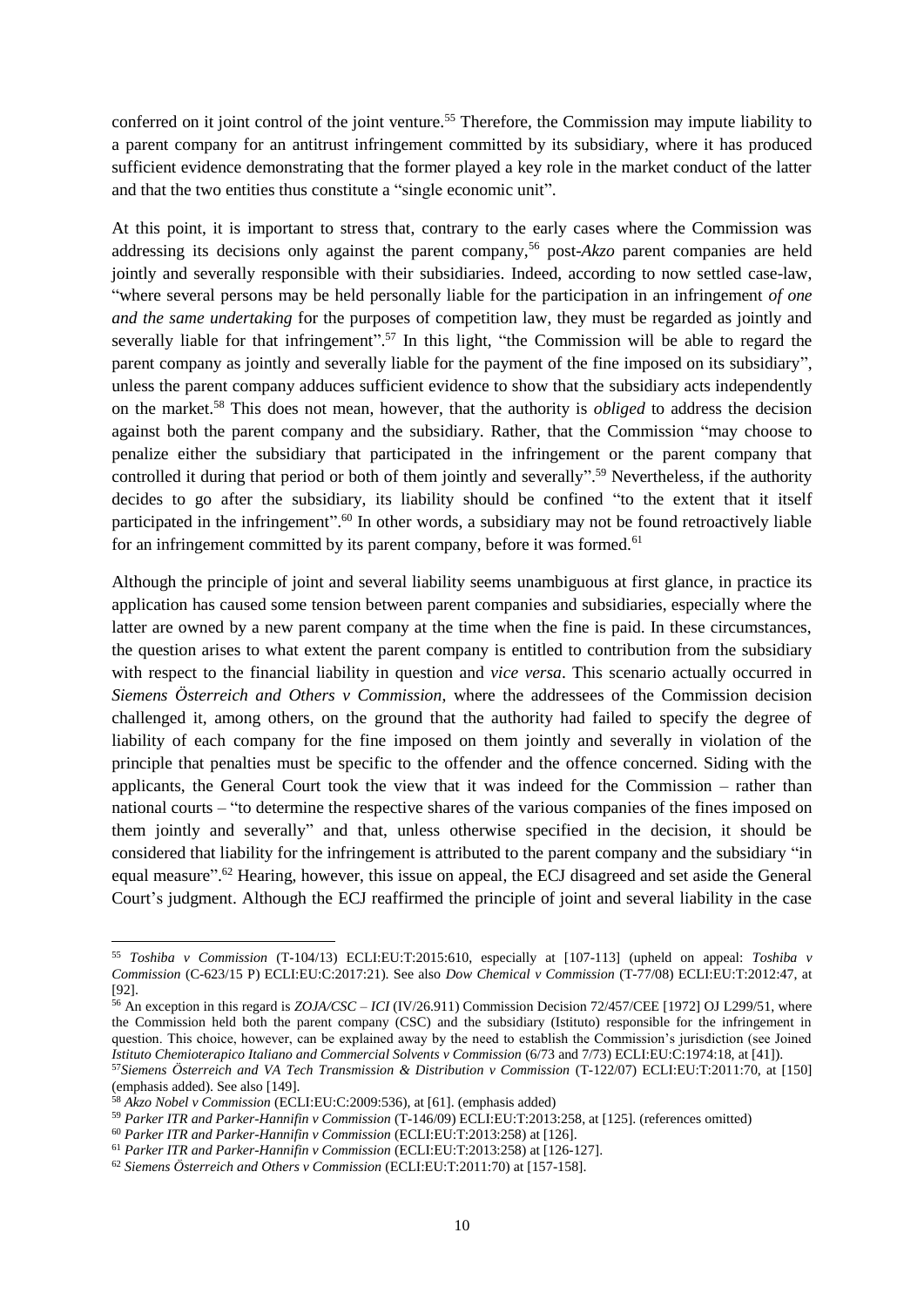of parent companies and subsidiaries, it stressed that the rules governing the attribution of liability in EU competition law apply to the "undertaking", rather than the legal persons making it up. Consequently, although the Commission has the power to hold a parent company and a subsidiary jointly and severally liable for a competition law infringement "from an external perspective", it does not have "the power to determine the shares to be paid by those held jointly and severally liable from the perspective of their internal relationship"; this "internal" allocation is for the national courts to decide.<sup>63</sup>

### **A critique of the "single undertaking" argument as a justification for parental liability**

The *Akzo Nobel* judgments marked a clear departure from the earlier rules governing parental liability in EU competition law. The requirement for some sort of link between the parent company and the antitrust infringement in question was abandoned. At the same time, a much more expansive test emerged in its place, pursuant to which parental liability is contingent on the existence of a "single economic unit" between the parent company and its subsidiaries and stems from the fact that they form a "single undertaking". This section is devoted to critically examining this new theory underpinning the attribution to parent companies of responsibility for the anticompetitive acts of their subsidiaries.

To better understand the EU Courts' reasoning, a few preliminary remarks are in order. As noted earlier, the EU competition rules are addressed against "undertakings". Although the term is not defined in the Treaty, its contours have been traced in considerable detail in the jurisprudence of the EU Courts. When asked in the seminal *Höfner and Elser* case whether a public body could be liable under the EU competition provisions, the ECJ grasped the opportunity to explain that the definition of an "undertaking" covers "any entity engaged in an economic activity, regardless of the legal status of that entity and the way in which it is financed". <sup>64</sup> Further elaborating on this definition in *Hydrotherm*, the Court stressed that the term "undertaking" must be understood as designating an economic – rather than a legal – unit.<sup>65</sup> In this regard, the existence of distinct legal entities is immaterial; what matters is – as elucidated in *Shell* – that there be a "unitary organisation of personal, tangible and intangible elements which pursues a specific economic aim on a long-term basis and can contribute to the commission of an infringement".<sup>66</sup> Therefore, an undertaking may consist of several persons whether natural or legal.

The choice to identify the notion of "undertaking" with an "economic unit" is far from arbitrary; in fact, it serves a number of important purposes. First of all, conceiving the addressees of the antitrust rules as economic – rather than legal – units secures the effective protection of competition and consumers by preventing market operators from evading liability solely on account of their legal form or because they typically consist part of the state.<sup>67</sup> Additionally, disassociating the notion of "undertaking" from legal form and adopting an EU-wide definition eliminates the risk of

<sup>63</sup> *Commission v Siemens Österreich and Others* (ECLI:EU:C:2014:256) at [58].

<sup>64</sup> *Höfner and Elser* (C-41/90) ECLI:EU:C:1991:161, at [21], and *AOK-Bundesverband and Others* (C-264/01, C-306/01, C-354/01 and C-355/01) ECLI:EU:C:2004:150, at [46]. According to settled case-law, an activity is economic in nature when its characteristic feature is the offering of goods and services on a given market (*Commission* v *Italy* (C-35/96) ECLI:EU:C:1998:303, at [36]).

<sup>65</sup> *Hydrotherm* (170/83) ECLI:EU:C:1984:271, at [11].

<sup>66</sup> *Shell* v *Commission* (T-11/89) ECLI:EU:T:1992:33, at [311].

<sup>67</sup> See, for instance, *Polypropylene* (IV/31.149) Commission Decision 86/398/EEC [1986] OJ L230/1, at [102]; *Pre-Insulated Pipe Cartel* (IV/35.691/E-4) Commission Decision 1999/60/EC [1998] OJ L24/1, at [157]-[160].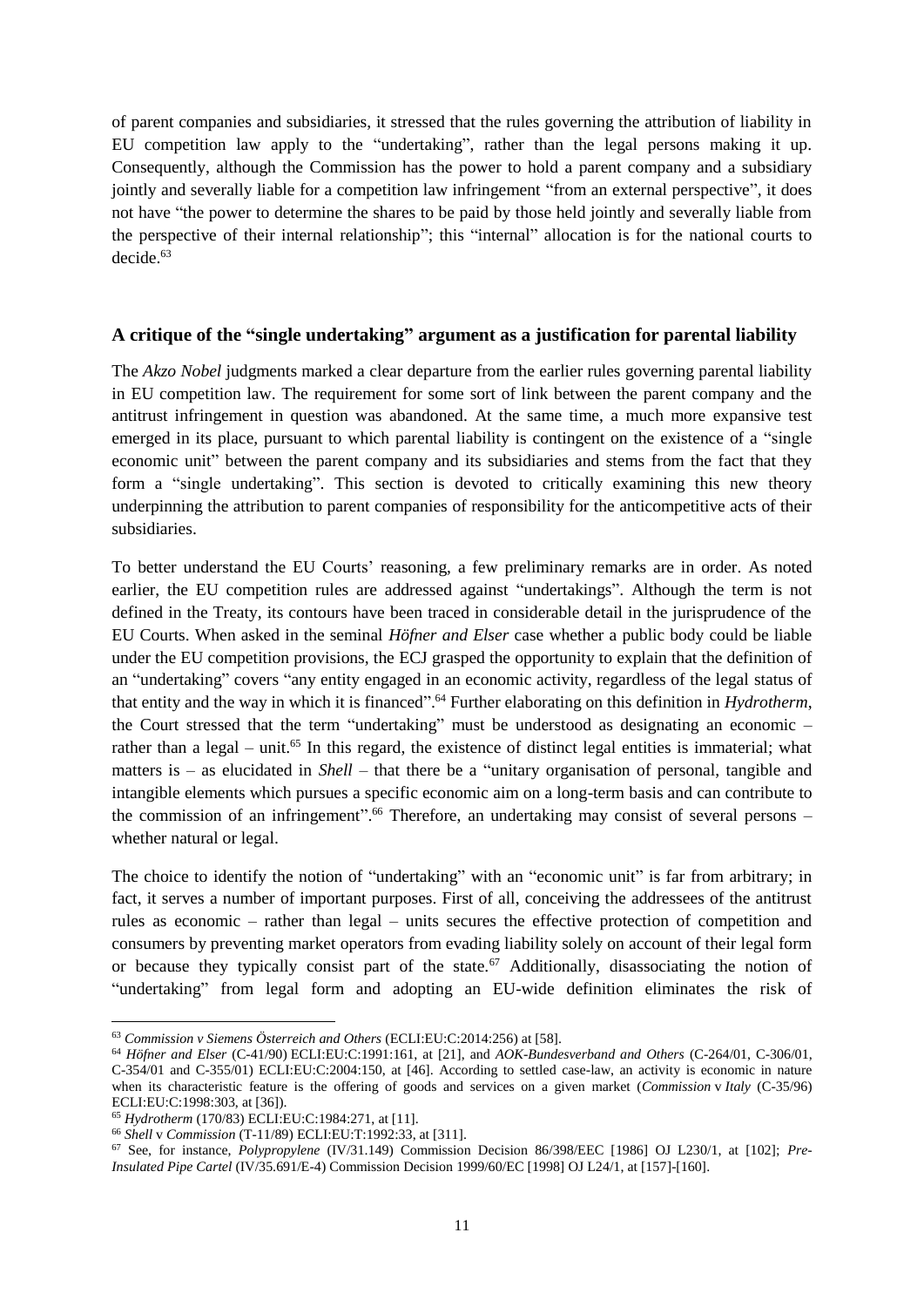inconsistencies in the application of Articles 101 and 102 TFEU, which may arise from differences in the specific way legal personality has been formulated in the various Member States. Last but not least, the "economic unit" criterion ensures that the reach of the law is confined only to those circumstances, where competition may be actually compromised. Indeed, competition is feasible only among economic operators who are able independently to determine the policy which they intend to adopt on the common market. By contrast, there can be no real rivalry between two companies tied together through ownership and control, notwithstanding their separate legal identities. In this sense, the "economic unit" understanding of the notion of "undertaking" is far-sighted and well-aligned with the realities of commercial life.<sup>68</sup>

Does the "single economic unit" theory, however, have the exegetical power that the EU Courts have assigned to it, when it comes to attributing to parent companies responsibility for the antitrust transgressions of their subsidiaries? In other words, is the doctrine really fit for the purposes of imputing parental liability? The article submits that this theory lacks the capacity to explain – let alone found – the ascription of a subsidiary's anticompetitive acts to the parent company. The reason for this is that the thinking of the EU Courts is premised on a serious fallacy, which has lured judges into a number of unfortunate conclusions. 69

The fallacy in the EU Courts' reasoning lies in the idea that liability stems *ipso jure* from the notion of "undertaking".<sup>70</sup> To understand why this premise is mistaken, it is necessary to unpack the judicial syllogism. This may be broken down into the following propositions: (a) the parent company and the subsidiary are an economic unit; (b) an economic unit is an undertaking; (c) an undertaking may be liable for a competition infringement; (d) therefore, both the parent company and the subsidiary may be liable for a competition infringement. Whilst this conclusion is not necessarily invalid, it is not always sound either. The reason becomes apparent if one asks themselves whether liability is ascribed to *all* the entities constituting a corporate group, or whether a subsidiary may conversely bear responsibility for the antitrust infringements of its parent company. The answer is obviously negative; the Commission does not hold responsible *all* the companies constituting a single economic unit, but selects only *some* of them to address its decision.<sup>71</sup> Likewise, subsidiaries may not be held liable for the antitrust transgressions of their parent companies, as the Courts have expressly confirmed.<sup>72</sup> If the justification for the attribution of liability were genuinely that the various entities compound an "undertaking", then should not all the entities making up that undertaking share the blame for the wrongdoing of any entity in the "economic unit"? The fact that only some of them are chosen to suffer the repercussions of the unlawful behaviour is not a "limitation (…) of a purely practical nature" – as per the EU Courts' contention;<sup>73</sup> rather, it implies that the ascription of liability is in reality informed by additional considerations. Therefore, insofar as it fails to explain the selection dimension of the attribution process, the "single economic unit" theory lacks the capacity to provide a sufficient justification for parental liability.

**.** 

<sup>&</sup>lt;sup>68</sup> Regrettably, the criteria for ascertaining or refuting the existence of an "economic unit" remain unclear. In any event, it is important to remember that the definition of an undertaking is distinct from the question of the imputation of liability. See W.Wils, "The Undertaking as Subject of EC Competition Law and the Imputation of Infringements to Natural or Legal Persons" (2000) 25(2) European Law Review 99; A.Jones, "The Boundaries of an Undertaking in EU Competition Law" (2012) 8(2) European Competition Journal 301.

<sup>69</sup> For a similar critique, see Thomas, '*Guilty of a Fault that One Has Not Committed*'.

<sup>70</sup> *Commission v Siemens Österreich and Others* (ECLI:EU:C:2014:256) at [57].

<sup>71</sup> O.Odudu and D.Bailey, "The Single Economic Entity Doctrine in EU Competition Law" (2014) 51 Common Market Law Review 1721, pp.1746-1747.

<sup>72</sup> See footnotes [60](#page-10-0) an[d 61](#page-10-1) above.

<sup>73</sup> *Commission v Siemens Österreich and Others* (ECLI:EU:C:2014:256) at [55].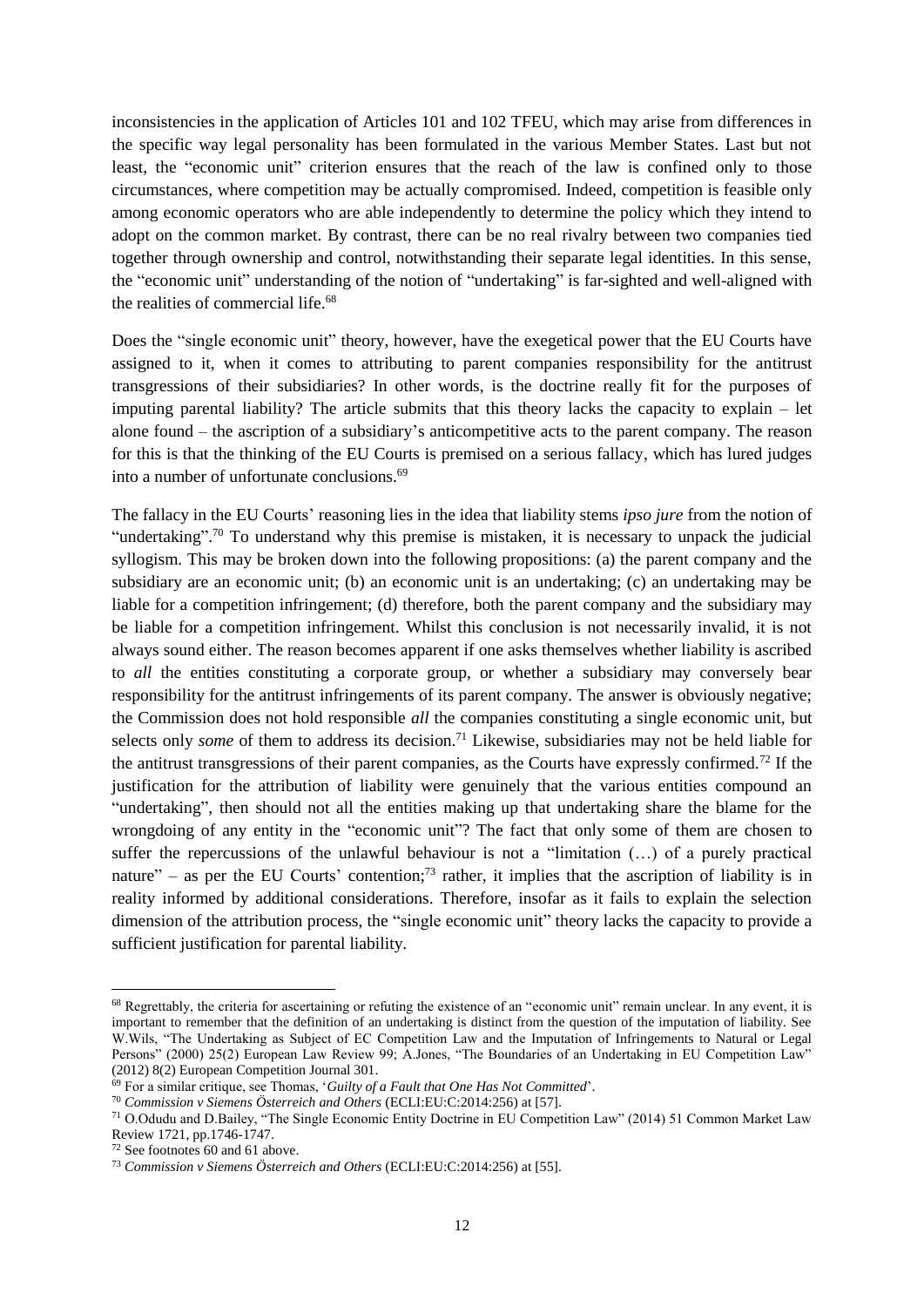Regrettably, this point has been missed by the EU Courts, which have been too quick to reject parent companies" complaints against the rules governing parental liability post-*Akzo*. As a result, their jurisprudence presents significant shortcomings.

First of all, because the "single economic unit" doctrine does not really explain why a parent company should bear responsibility for the acts of its subsidiary, it is impossible to tell whether parental liability in EU competition law is personal or vicarious. Indeed, theories of personal liability – such as direct perpetration, indirect perpetration or complicity – assume some connection between the unlawful outcome and the conduct of the person held responsible for it. Likewise, theories of vicarious liability – such as product liability or employer liability – explicitly articulate the policy rationale and conditions for holding a third party responsible for the acts of someone else. The "single economic unit" theory, however, merely sketches out the profile of the potential "infringer" of the competition rules; neither it requires a connection between the unlawful outcome and the conduct of the parent company nor it makes in itself a policy argument for holding parent companies accountable for the anticompetitive behaviour of their subsidiaries. Therefore, the letter at least of the "single economic unit" doctrine does not allow any conclusion about the rationale underpinning parental liability.

Nevertheless, one might claim that the answer to this question may be deduced from the way in which this test – and in particular the "actual exercise of decisive influence" criterion – has been applied by the EU Courts. The latter, however, has been implemented in such a vague and inherently inconsistent manner over the years that it is impossible to draw any meaningful inference from its use. As explained, pre-*Akzo* the "exercise of decisive influence" requirement assumed a direct connection between the parent company and the infringement – typically in circumstances where the parent company had employed its subsidiary as an "organ" for the implementation of the anticompetitive practice. Post-*Akzo*, however, evidence of actual control by the parent company over the "commercial policy" of the subsidiary – very expansively construed – suffices to trigger the former's responsibility. <sup>74</sup> In fact, in *Schindler Holding* the EU Courts emphasised that the imputation of parental liability does not even require proof "that the parent company influences its subsidiary's policy in the specific area in which the infringement occurred".<sup>75</sup>

Because of this, the post-*Akzo* jurisprudence caused strong suspicions that parental liability is vicarious in nature; the parent company is ultimately held responsible not for its own conduct, but for the acts of a third party – in this instance, its subsidiary.<sup>76</sup> These suspicions are not groundless. In *Akzo Nobel*, for example, the ECJ invoked the "single economic unit" theory to explain why the Commission may impute liability to the parent company "without having to establish the *personal* involvement of the latter in the infringement".<sup>77</sup> Holding, however, parent companies vicariously

<sup>74</sup> *Akzo Nobel and Others v Commission* (ECLI:EU:T:2007:381) at [63]-[65].

<sup>75</sup> *Schindler Holding and Others v Commission* (T-138/07) ECLI:EU:T:2011:362, at [82], [85]. See also *Dow Chemical*  (ECLI:EU:T:2012:47) at [106].

<sup>76</sup> Vicarious liability is strict, insofar as it is not contingent on some form of *mens rea*. Strict liability, however, is not necessarily vicarious; rather, it may be personal, where the constituent elements of the offence or crime in question simply require some type of conduct by the liable person (driving, for instance, over the speed limit). Whether antitrust liability is strict or not is ambiguous, especially in light of Article 23(1) of Regulation 1/2003 which implies that a fine may only be imposed where the infringement has been committed negligently or intentionally (on this, see C.Banfi, "Defining the Competition Torts as Intentional Wrongs" (2011) 70(1) Cambridge Law Journal 83). Nevertheless, it is important not to confuse the two concepts. Both parent companies and the EU Courts have employed the term 'strict" liability to refer to what is in reality vicarious liability, i.e. liability for the acts of another entity.

<sup>77</sup> *Akzo Nobel and Others v Commission* (ECLI:EU:C:2009:536) at [59]. See also *Commission v Siemens Österreich and Others* (ECLI:EU:C:2014:256), at [47]; *Commission* v *Tomkins* (C-286/11 P) ECLI:EU:C:2013:29, at [39]; *Roca Sanitario v Commission* (T-408/10) ECLI:EU:T:2013:440, at [201]; *Total v Commission* (C-597/13 P) ECLI:EU:C:2015:613, at [38].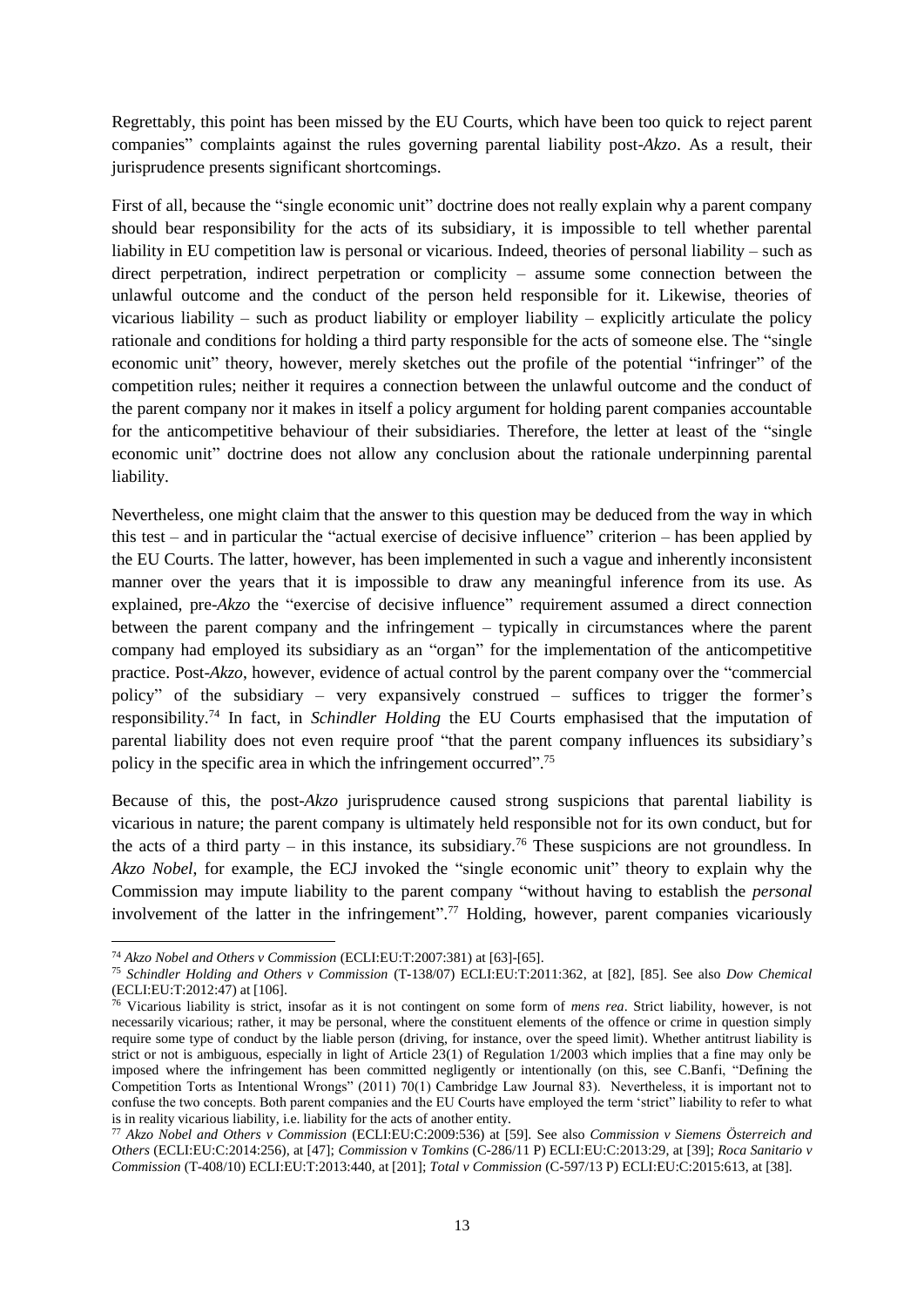<span id="page-14-1"></span><span id="page-14-0"></span>liable for the transgressions of their subsidiaries would contravene the fundamental principle of personal responsibility that underpins EU competition law. Indeed, the EU Courts have repeatedly stressed that, "given the nature of the infringements in question and the nature and degree of severity of the ensuing penalties", competition liability must be "personal in nature".<sup>78</sup> This means that "where [an undertaking] infringes the competition rules, it falls (…) to that entity to answer for that infringement".<sup>79</sup> Therefore, undertakings may only be responsible for their own anticompetitive acts. To soothe the concerns that parental liability is in fact vicarious, the EU Courts have ambiguously asserted that "the parent company is penalised for an infringement which it is deemed to have committed *itself*<sup>", 80</sup> even though its involvement is rather indirect.<sup>81</sup> If parental liability is personal though, the question then becomes *how* the parent company has committed the infringement, i.e. what conduct on its part is objectionable.

The question is critical from a deterrence perspective. Like all liability rules, parental liability is prone to discourage parent companies from behaving (or not behaving) in a particular manner. The "single economic unit" theory – as applied by the EU Courts – seems to suggest that the problematic conduct on part of the parent company is that it has somehow shaped certain aspects of the general commercial behaviour of its subsidiary. Such "influence", however, is part and parcel of the parent-subsidiary relationship. Consequently, it is unclear what actions or omissions parent companies should steer clear of. The answer to this question is further obscured by the fact that, as will be explained shortly, arguments that the parent company had taken steps to prevent the infringement or had even explicitly instructed the subsidiary not to participate in it have been dismissed by the EU Courts as irrelevant or insufficient to reverse the finding of liability.<sup>82</sup> In this light, one is left wondering what precisely parental liability is intended to discourage.

In a sense – and rather paradoxically, the answer is nothing. Indeed, parental liability, as applied by the EU Courts, appears to be nothing more than a vehicle for increasing the level of the fines, on the one hand, and ensuring their recovery, on the other.<sup>83</sup> Because the maximum 10% cap is calculated based on the undertaking's total turnover, rather than that of the subsidiary only, the "single economic unit" enables the Commission to impose higher financial penalties for competition infringements with a view to reinforcing the dissuasive effect of its enforcement action.<sup>84</sup> At the same time, parental liability equips the authority with an "additional legal device" to secure the recovery of fines, thereby minimising – as the EU Courts have explained – "the risk of insolvency, which is part of the objective of deterrence pursued generally by competition law".<sup>85</sup> While these concerns are certainly valid

**.** 

<sup>78</sup> *Commission v Anic Partecipazioni* (C-49/92 P) ECLI:EU:C:1999:356, at [78].

<sup>79</sup> *ETI and Others* (C-280/06) ECLI:EU:C:2007:775, at [39]; *Akzo Nobel and Others v Commission* (ECLI:EU:C:2009:536) at [56].

<sup>80</sup> *Bolloré v Commission* (T-372/10) ECLI:EU:T:2012:325, at [52]. (emphasis added) Also: *Metsä-Serla Oyj and Others v Commission* (C-294/98 P) ECLI:EU:C:2000:632, at [34]; *Schunk and Schunk Kohlenstoff-Technik v Commission* (T-69/04) ECLI:EU:T:2008:415, at [74]; *Kendrion v Commission* (C-50/12 P) ECLI:EU:C:2013:771, at [55].

<sup>81</sup> *Akzo Nobel and Others v Commission* (ECLI:EU:C:2009:536) at [77]; *Bolloré v Commission* (T-372/10) at [52].

<sup>&</sup>lt;sup>82</sup> See section "The 'failure to exercise vigilance' theory" and footnotes [98](#page-18-0)[-101](#page-18-1) below.

<sup>&</sup>lt;sup>83</sup> Indeed, even in the Commission's early decisional practice, it is clear that parental liability is intended to address the socalled "judgment proof" problem (S.Shavell, "The Judgment-Proof Problem" (1986) 6 International Review of Law and Economics 45). See, for instance, the wording in *LdPE* (IV/31.866) Commission Decision 89/191/EEC [1989] OJ L74/21, at [55]; *PVC* (IV/31.865) Commission Decision 94/559/EC [1994] OJ L239/14, at [44].

<sup>84</sup> Commission officials have explicitly acknowledged this policy stance (e.g. C.Mayock, "Liability of Parents and Subsidiaries in EU Competition Law" (12<sup>th</sup> EU-China Competition Week, 14-18 March 2016) available at [http://www.euchinacomp.org/attachments/article/492/Day\\_3\\_Session%202\\_MAYOCK\\_Liability\\_of\\_parents\\_and\\_subsidiari](http://www.euchinacomp.org/attachments/article/492/Day_3_Session%202_MAYOCK_Liability_of_parents_and_subsidiaries.pdf) [es.pdf\)](http://www.euchinacomp.org/attachments/article/492/Day_3_Session%202_MAYOCK_Liability_of_parents_and_subsidiaries.pdf).

<sup>85</sup>*Commission v Siemens Österreich and Others* (ECLI:EU:C:2014:256) at [59]; *Akzo Nobel and Others v Commission* (T-47/10) ECLI:EU:T:2015:506, at [427].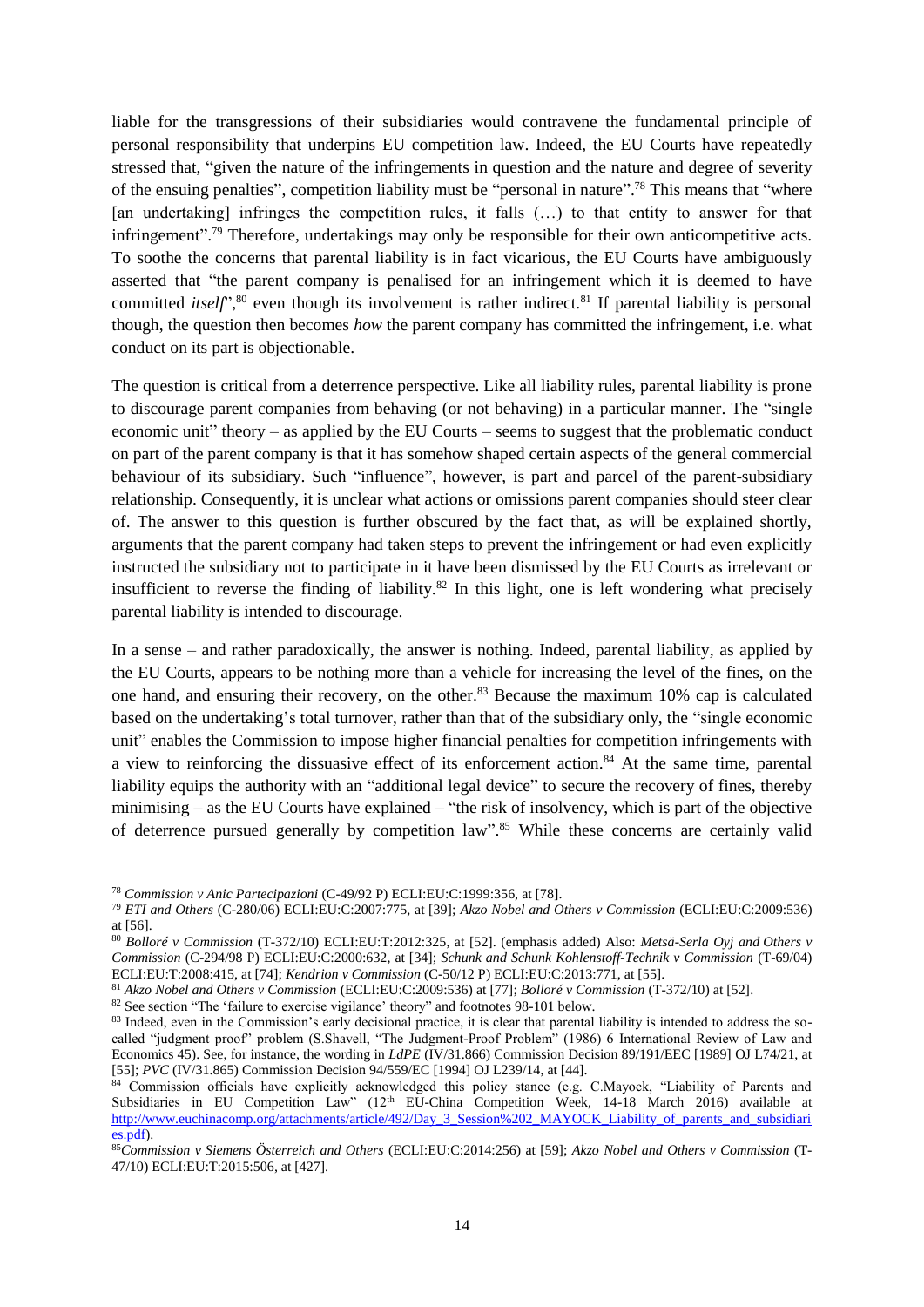though, it is not obvious that parental liability is the only solution – at least in its current form.<sup>86</sup> Deterrence considerations of this kind do not illuminate why parent companies *should* share the blame for the infringement even in the absence of a concrete insolvency risk, whereas – and most crucially – they are very difficult to reconcile with the principle that antitrust responsibility is personal in nature.

As was to be expected, the ambiguous use of the "single economic unit" theory for the purposes of justifying parental liability has led the EU Courts into some unfortunate statements. Indeed, European judges have invoked the "single economic unit" doctrine not only in order to rationalise the imputation of liability to parent companies for the antitrust transgressions of their subsidiaries, but also in order to legitimize the disapplication of core legal principles. Sadly, the standard reply to criticisms that the rules governing parental liability contravene the principle that responsibility must be personal or that the sanction must be specific to the offender and the offence, has been that these principles operate at the level of the "undertaking" only – since it is "undertakings" that are the addressees of the EU competition provisions – and *not* at the level of the specific persons that make it up. In *Siemens Österreich*, for example, the ECJ stressed that the rules and principles of EU competition law are to be applied *only* to the undertaking concerned and not to the legal persons of which the undertaking consists.<sup>87</sup>

This reasoning, however, is at best dubious and at worst dangerous. By definition, personal responsibility assumes the existence of *personhood*, insofar as it is only entities with legal personality that have the capacity to bear legal obligations *and* rights. Were the EU Courts' position to be accepted, it would mean that, although a parent company may be held liable for a competition infringement allegedly because it constitutes an "economic unit" with the subsidiary which committed it, it is not entitled to claim the protection of fundamental legal principles, because such safeguards are only available to "undertakings". The mere fact, however, that "the authors of the Treaties chose to use the concept of an undertaking to designate the perpetrator of an infringement of competition law, who is liable to be punished pursuant to Articles [101 TFEU and 102 TFEU], and not other concepts such as the concept of a company or firm or of a legal person"<sup>88</sup> does not explain why the natural or juridical persons which make up the undertaking may be deprived of the protection which is otherwise afforded to them by the CFR and the general principles of EU law (rather than EU *competition* law).<sup>89</sup>

In conclusion, not only does the "single economic unit" theory lack the capacity to explain and justify parental liability, but also its application by the EU Courts has been deeply problematic.

#### **In search of alternative theories of parental liability**

 $\overline{a}$ 

The shortcomings of the "single economic unit" theory force the question afresh: why and in what circumstances may parent companies bear responsibility for the anticompetitive acts of their subsidiaries? The post-*Akzo* approach is no longer defensible and should be abandoned by the EU Courts. This does not imply though that parent companies may never be exposed to antitrust liability.

<sup>86</sup> See the discussion in C.Koenig, "An Economic Analysis of the Single Economic Entity Doctrine in EU Competition Law" (2017) Journal of Competition Law & Economics 1, at pp.43-44, advance access).

<sup>87</sup> *Commission v Siemens Österreich and Others* (ECLI:EU:C:2014:256) at [55-56].

<sup>88</sup> *Commission v Siemens Österreich and Others* (ECLI:EU:C:2014:256) at [42].

<sup>&</sup>lt;sup>89</sup>It is interesting that the EU Courts have not applied this reasoning with respect to the rights of defence or the duty to state reasons. Where such pleas have been raised, they have been examined at the level of the legal person in question, rather than the undertaking. The reasons for this differentiation have not been made explicit.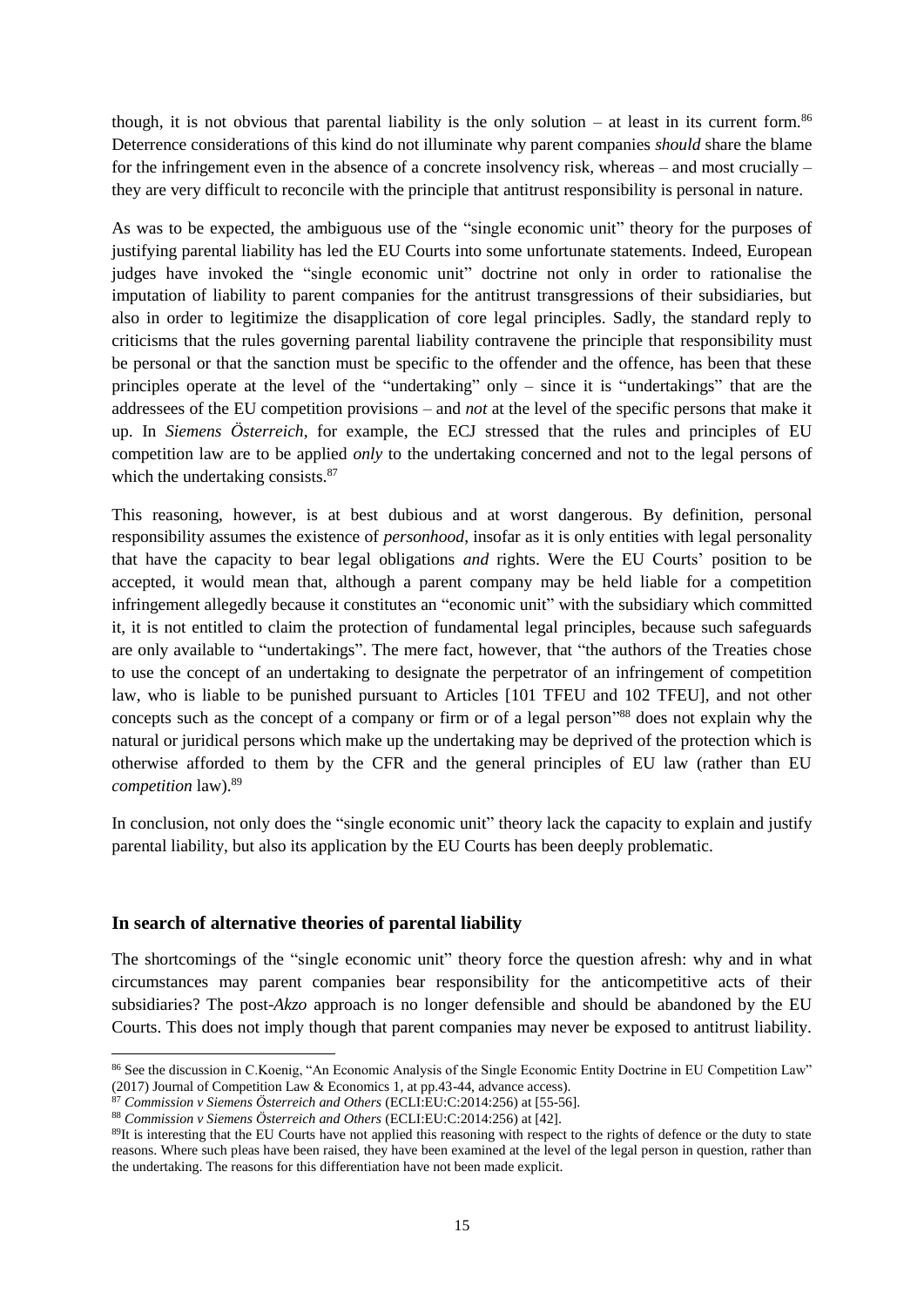On the contrary, calling the entity at the top of the corporate group to answer for the competition transgressions of its subsidiaries may be well-justified on alternative grounds. The letter of Articles 101 and 102 TFEU certainly allows for this. While both provisions proscribe specific outcomes – i.e. restrictions of competition by object or by effect and abuses of dominance, they are completely silent on what conduct may trigger their application or on the degree or type of contribution required for antitrust liability to arise. As such, they are very pliable and have the capacity to accommodate multiple modes of perpetration, as well as multiple justifications for the imputation of liability. In this light, this section is devoted to exploring alternative rationales for parental liability in EU competition law. The "mastermind" theory, as developed in the early jurisprudence of the EU Courts, remains appropriate for those instances where the parent company has exploited the parent-subsidiary structure of the corporate group in order to perpetrate the infringement.<sup>90</sup> Nevertheless, parental liability may be desirable beyond this rather narrow scenario. Therefore, two additional rationales for attributing to parent companies responsibility for the anticompetitive acts of their subsidiaries are contemplated below: the "failure to exercise vigilance" theory and the "enterprise liability" argument.

#### *The "failure to exercise vigilance" theory*

**.** 

Parental liability may be called-for not only where the parent company has instructed its subsidiaries to commit the competition infringement in question, but also where it has failed to exercise vigilance so as to ensure that their behaviour does not contravene the EU competition rules. The "failure to exercise vigilance" theory is promising, but requires further elaboration. First of all, it must be clarified that parental liability under this theory is derivative, but not vicarious. Although its responsibility is contingent on the subsidiary's breach of the competition rules, the parent company is held accountable for its *own* conduct, i.e. its failure to be sufficiently watchful for indications of the unlawful behaviour in question and proactive in ensuring that its subsidiary was conducting itself on the market in compliance with competition law. The ensuing question, however, is whether the EU competition rules may be construed as encompassing such an ongoing obligation of vigilance. Admittedly, this interpretation has not been expressly endorsed so far.<sup>91</sup> Nevertheless, one may plausibly argue that a "vigilance duty" is actually embedded in Articles 101 and 102 TFEU. Indeed, both provisions restrict the economic freedom of undertakings by conferring upon them an obligation to ensure that their activities do not distort competition. This obligation may be conceptualised both in negative and positive terms: negatively as a requirement to refrain from anticompetitive practices and positively as a responsibility to be alert to and take measures against the risk of unlawful behaviour in the economic unit. The nature of competition as a public interest meriting protection further corroborates the two-sided conceptualization of antitrust liability. If this argument is accepted, the duty to be vigilant against the hazard of anticompetitive behaviour in the unit stems directly from the EU competition rules. $92$ 

In this case, however, the obligation to exercise vigilance applies to all the entities comprising the economic unit. One may thus reasonably wonder why parent companies are singled out. The answer lies in the fact that the very ability to exercise vigilance assumes, first, access to inside information

<sup>90</sup> See J.Briggs and S.Jordan, "Presumed Guilty: Shareholder Liability for a Subsidiary's Infringements of Article 81 EC Treaty" (2007) 8(1) Business Law International 1.

<sup>91</sup> See, however, *Stora Kopparbergs Bergslags v Commission* (ECLI:EU:T:1998:104) at [83-84]. Also: *Dow Chemical v Commission* (ECLI:EU:T:2012:47) at [101].

<sup>92</sup> See also K.Ost, "From Regulation 1 to Regulation 2: National Enforcement of EU Cartel Prohibition and the Need for Further Convergence" (2014) 5(3) Journal of European Competition Law & Practice 125, at p.127.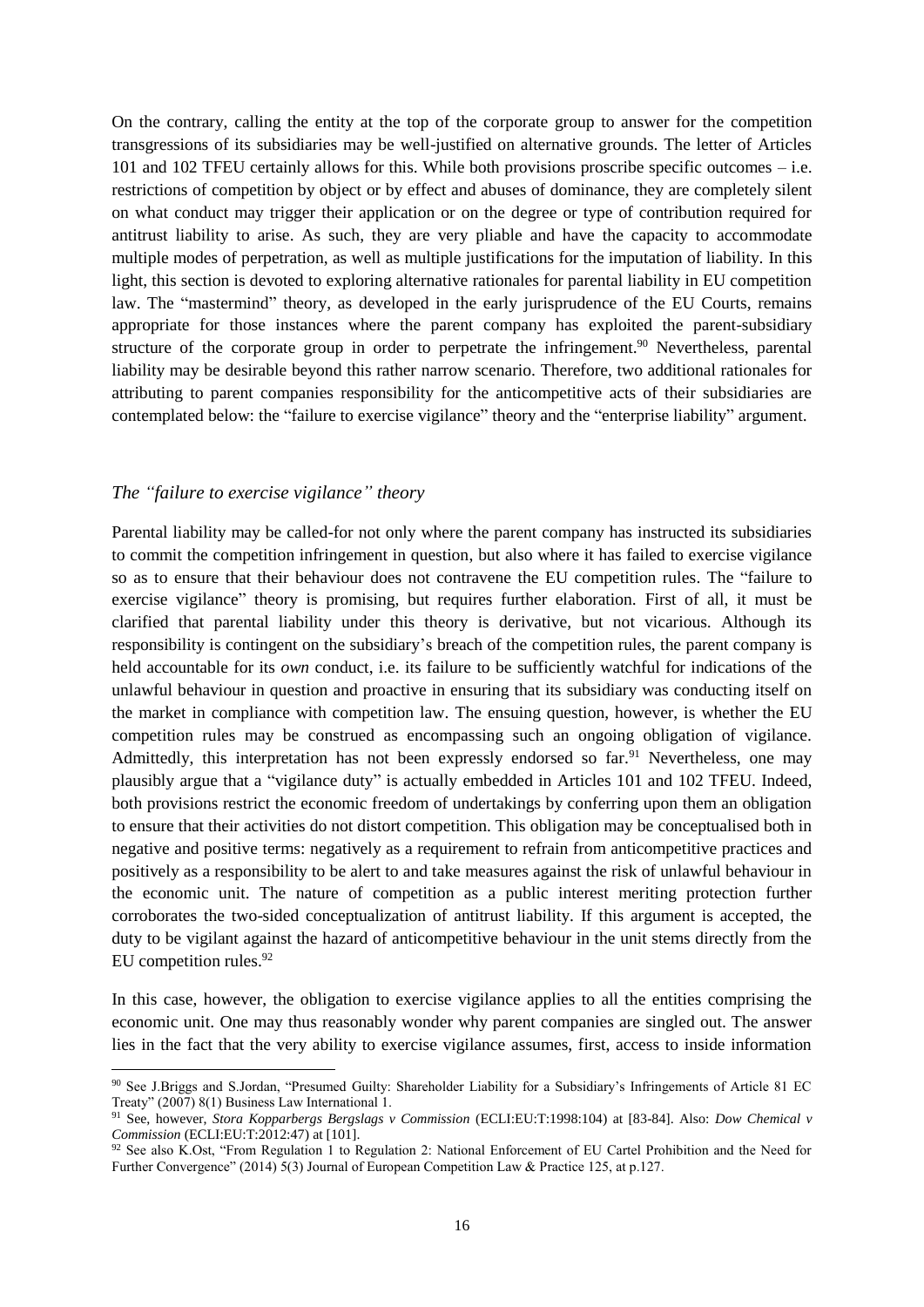about the activities of the entity in question, and second, the power to prevent or address missteps by taking appropriate measures. These two elements typically exist in hierarchical settings, such as the relationship between a parent company and its subsidiary, where links of ownership and control enable the entity at the top to direct and oversee the activities of the entity at the bottom. The ability of a parent company to exercise vigilance against potential violations of the competition rules by its subsidiary will inevitably depend on the precise features of their relationship and is eventually a factual determination. For instance, a parent company whose subsidiary is required to keep it regularly informed of its sales and profits may be in a position to detect unusual patterns of commercial activity or suspicious increases in the prices charged. Likewise, a parent company whose directors hold managerial positions both in it and in the subsidiary is likely to have a better picture of the subsidiary's market conduct and a greater ability to direct it. In this sense – and contrary to the "single economic unit" theory, the "failure to exercise vigilance" justification for attributing parental liability embeds an effective criterion for selecting the legal persons within the corporate group which should bear responsibility for the infringement.

The "failure to exercise" vigilance theory is very appealing from a deterrence perspective. At the policy level, it is well-suited to encourage all entities in the group – and in particular parent companies – to keep a watchful eye over the conduct of the other members – especially their subsidiaries – and to take immediate action in case of a potential breach of the competition rules. At the enforcement level, the theory is capable of accommodating the Commission's current practice of imposing high fines for deterrence purposes. Since parent companies are held responsible for their *personal* contribution in the anticompetitive behaviour of the undertaking, the fine may be calculated on the basis of the joint turnover of the parent company and the implicated subsidiary, whereas liability for paying it may be joint and several. Furthermore, the "vigilance" theory could mitigate some currently paradoxical aspects of the EU Courts' jurisprudence by casting a different light on them. Indeed, if parental liability derives from the parent company's failure to detect and take action against the subsidiary's unlawful behaviour, it is irrelevant that "it gave no instructions to its subsidiaries which might (...) have authorised or encouraged contacts contrary to Article [101 TFEU], and had no knowledge of any such contacts".<sup>93</sup> Equally immaterial would be the fact that the parent company has never operated itself in the sector in question or that the subsidiary determined autonomously its day-to-day operations, their market acquisitions, the conclusion of contracts or their pricing policy.<sup>94</sup> The critical question is rather whether the parent company could have taken measures to prevent the infringement at hand, or, in the alternative, whether it could have detected it and brought it to an end.

Nevertheless, for the operation of the "failure to exercise vigilance" theory to be coherent, the blamed entity must be given the chance to contest its liability – in the same way that its subsidiary may claim, for instance, that it did not participate in the cartel meeting in question. In principle, two different arguments may be advanced. The first is that the parent company was not sufficiently "close" to the subsidiary in financial, legal, organizational and structural terms and was thus unable to exercise vigilance against the risk of unlawful behaviour on its part. Considering, however, the ownership connection between parent companies and subsidiaries and its typical 'spillover" implications for control, the threshold for this argument to succeed is likely to be very high. An exceptional example in this regard might be the case of pure financial investors: in rare circumstances, a parent company

1

<sup>93</sup> *Schindler Holding and Others* (ECLI:EU:T:2011:362) at [85].

<sup>94</sup> See, for instance, *FMC v Commission* (T-197/06) ECLI:EU:T:2011:282, at [131]; *ENI v Commission* (ECLI:EU:C:2013:289) at [64-67]; *Keramag Keramische Werke and Others v Commission* (ECLI:EU:T:2013:457) at [308- 322].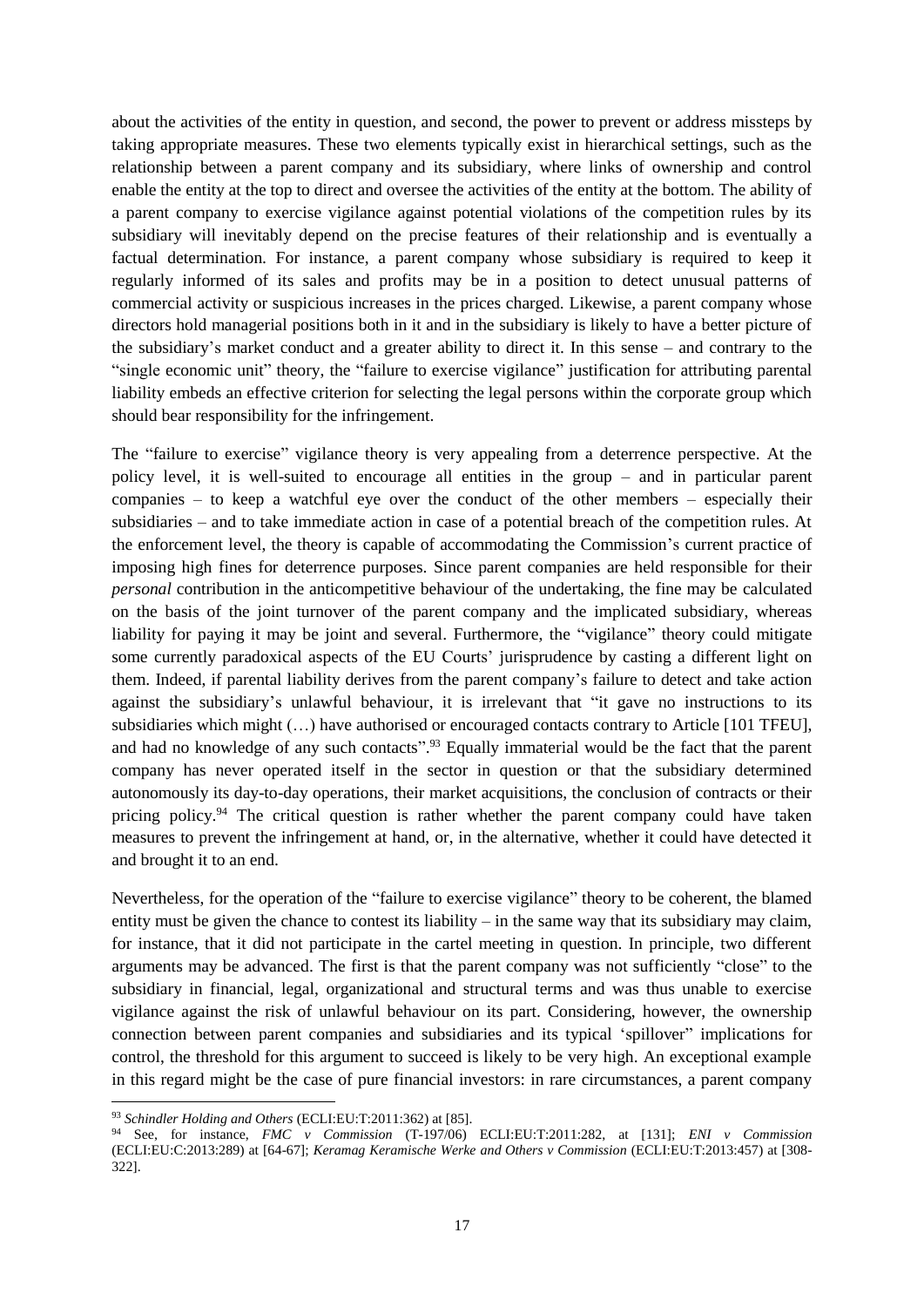could in principle escape liability, where its role was exhausted to providing financial assistance to the subsidiary and it lacked even the theoretical possibility of influencing in any way the latter's management.<sup>95</sup> Apart from this scenario, the Commission appears to have identified two further instances in which a parent company might theoretically evade liability: where the parent company holds 100% of the shares in the subsidiary only temporarily and for a short period and where legal reasons prevent the parent company from fully exercising its control over the subsidiary.<sup>96</sup>

In any event, a second argument is also conceivable, that is that the parent company did everything in its power to prevent the infringement in question and/or bring it to an end, and thus cannot be regarded as having failed to exercise vigilance. Indeed, for their responsibility under this theory to be truly personal, parent companies should be given a chance at exoneration based on their own conduct; otherwise, the finding of an infringement by the subsidiary will always lead to their automatic conviction.<sup>97</sup> In this light, parent companies have occasionally attempted to challenge the ascription of liability on the ground that they had taken steps to eliminate the risk of anticompetitive behaviour by their subsidiaries. In *Schindler Holding*, for instance, the parent company had adopted a code of conduct and guidelines with the specific aim of keeping competition violations at bay,<sup>98</sup> whereas in *Evonik Degussa* the parent company had explicitly instructed the sole manager of its subsidiary not to enter into agreements with competitors regarding the products in question, but its instructions had been blatantly disregarded.<sup>99</sup>

<span id="page-18-1"></span><span id="page-18-0"></span>Pleas of this kind, however, have been invariably unsuccessful – and sometimes they have even backfired. According to the EU Courts, the implementation of a compliance programme "does not alter the reality of the infringement" found against the parent company; on the contrary, it constitutes further evidence that the parent company exercises decisive influence over its subsidiary and thus forms a "single economic unit" with it.<sup>100</sup> Even the blatant disregard by a subsidiary of the parent company's specific instructions is insufficient to reverse the latter's liability, where the subsidiary's failure to carry out those instructions "is not the norm".<sup>101</sup> Although one may sensibly demand that the acquittal of the parent company be conditioned on evidence of precautionary or corrective action specific to the committed infringement, a theory of liability attribution under which the parent company's only option is to claim that its subsidiary did not commit the infringement is hardly compatible with the principle of personal responsibility. Therefore, were the "failure to exercise

<sup>95</sup> *Akzo Nobel and Others v Commission*, Opinion of AG Kokott (C-97/08 P) ECLI:EU:C:2009:262, footnote 67; *Ballast Nedam v Commission*, (T-361/06) ECLI:EU:T:2012:491, at [54]. In practice, however, such arguments have been unsuccessful: see *Arkema v Commission* (T-168/05) ECLI:EU:T:2009:367, at [76]; *Shell Petroleum and Others v Commission*, (T-38/07) EU:T:2011:355, at [70]; *Hit Groep v Commission* (T-436/10) ECLI:EU:T:2015:514, at [125]. For an exception: *Alliance One International and Others v Commission* (T-24/05) ECLI:EU:T:2010:453, at [143, 195].

<sup>96</sup> *Akzo Nobel and Others v Commission*, Opinion of AG Kokott (C-97/08 P) ECLI:EU:C:2009:262, footnote 67.

<sup>97</sup> This appears to be the case at the moment. See *Dow Chemical v Commission* (ECLI:EU:T:2012:47) at [101].

<sup>98</sup> *Schindler Holding and Others* (ECLI:EU:T:2011:362) at [88].

<sup>99</sup> *Evonik Degussa and AlzChem v Commission* (C-155/14 P) ECLI:EU:C:2016:446, at [15-16].

<sup>100</sup> *Schindler Holding and Others v Commission* (ECLI:EU:C:2013:522) at [113-114]. Also: *General Technic-Otis and Others v Commission* (T-141/07, T-142/07, T-145/07 and T-146/07) ECLI:EU:T:2011:363, at [85]. cf. *General Química and Others v Commission* (ECLI:EU:C:2011:21) at [60-62, 79].

<sup>101</sup> *Evonik Degussa and AlzChem v Commission* (C-155/14 P) ECLI:EU:C:2016:446, at [41]. See also the Opinion of AG Mengozzi in this case (ECLI:EU:C:2015:529, at [49-64]), as well as *Fresh Del Monte Produce* v *Commission* and *Commission* v *Fresh Del Monte Produce* (C-293/13 P and C-294/13 P) EU:C:2015:416, at [96- 97].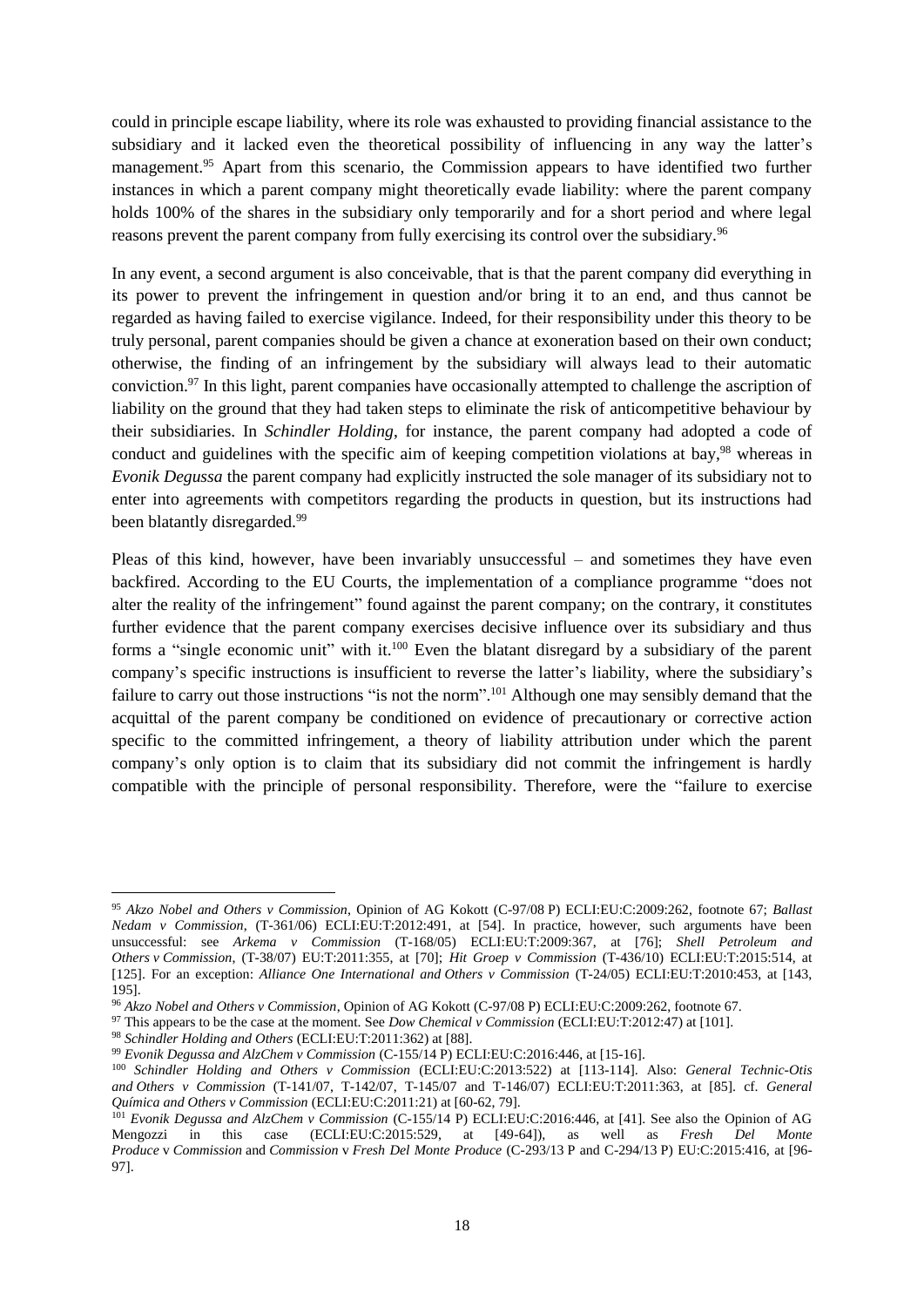vigilance" theory to be endorsed by the EU Courts, their jurisprudence in this area should be reconsidered.<sup>102</sup>

Naturally, however, one may wonder how much may be requested from the parent company. Does "doing everything in its power to prevent the infringement and/or bring it to an end" entail an obligation to report the anticompetitive activities of the subsidiary to the competition authority? Or is it sufficient that internal measures be taken – such as, for instance, removing the individuals that are implicated in the infringement or setting up adequate information channels? It is submitted that imposing a reporting obligation would be excessive. In practice, leniency programmes offer incentives for companies to report a cartel in exchange for immunity or fine reduction. Most importantly, however, as a matter of principle, the detection of infringements is the responsibility of competition authorities, not firms. Consequently, appropriate internal measures should be accepted as sufficient to shield a parent company from liability under the "failure to exercise vigilance" theory of attribution.

### *The "enterprise liability" theory*

 $\overline{a}$ 

In any event, parental liability could be alternatively grounded in the "enterprise liability" theory. The latter has been predominantly developed in the context of tort law in reaction to the ramifications of the doctrine of separate legal personality and of the principle of limited liability of shareholders – especially in the case of corporate groups. In a nutshell, the "enterprise liability" theory encapsulates the idea that, insofar as parent companies receive the benefits from the activities of their subsidiaries, they should also bear the respective risks.<sup>103</sup> Accordingly, the theory sees the group holistically as a single "enterprise" and essentially allows the lifting of the corporate veil, to the extent that it enables third parties to go after the parent company when seeking compensation for the loss they have suffered as a result of the subsidiary's acts.

Transposed in EU competition enforcement, the "enterprise liability" theory presents several advantages. First of all, it offers a persuasive justification for holding parent companies accountable for the anticompetitive behaviour of their subsidiaries. Indeed, if a parent company benefits from the procompetitive activities of its subsidiaries, it is not unreasonable to expect that it should also share liability arising from their anticompetitive acts. This argument is particularly compelling in the case of cartels, where the subsidiary's unlawful conduct may generate illicit profits for the parent company. Second, contrary to the "single undertaking" rationale as proclaimed by the EU Courts, the "enterprise liability" theory provides a helpful criterion for selecting the entities against which the Commission decision may be addressed. Instead of capturing all the companies forming the corporate group, it only targets the company which benefits from the activities of the subsidiary. Third, this theory serves deterrence, too. Although it has been admittedly developed in the context of tort cases, where compensation objectives take priority, it has a strong preventive potential, insofar as it strongly

<sup>102</sup> Also: Lang, "How Can the Problem of the Liability of a Parent Company for Price-Fixing by a Wholly-Owned Subsidiary Be Resolved?", at p.1513; K.Hofstetter and M.Ludescher, "Fines against Parent Companies in EU Antitrust Law: Setting Incentives for "Best Practice Compliance"' (2010) 33(1) World Competition 55; R.Burnley, "Group Liability for Antitrust Infringements: Responsibility and Accountability" (2010) 33 World Competition 595, p.613; W.Wils, "Antitrust Compliance Programmes and Optimal Antitrust Enforcement" (2013) 1(1) Journal of Antitrust Enforcement 52-81.

<sup>103</sup> The theory was initially developed by A.Berle, "The Theory of Enterprise Entity" (1947) 47(3) Columbia Law Review 343.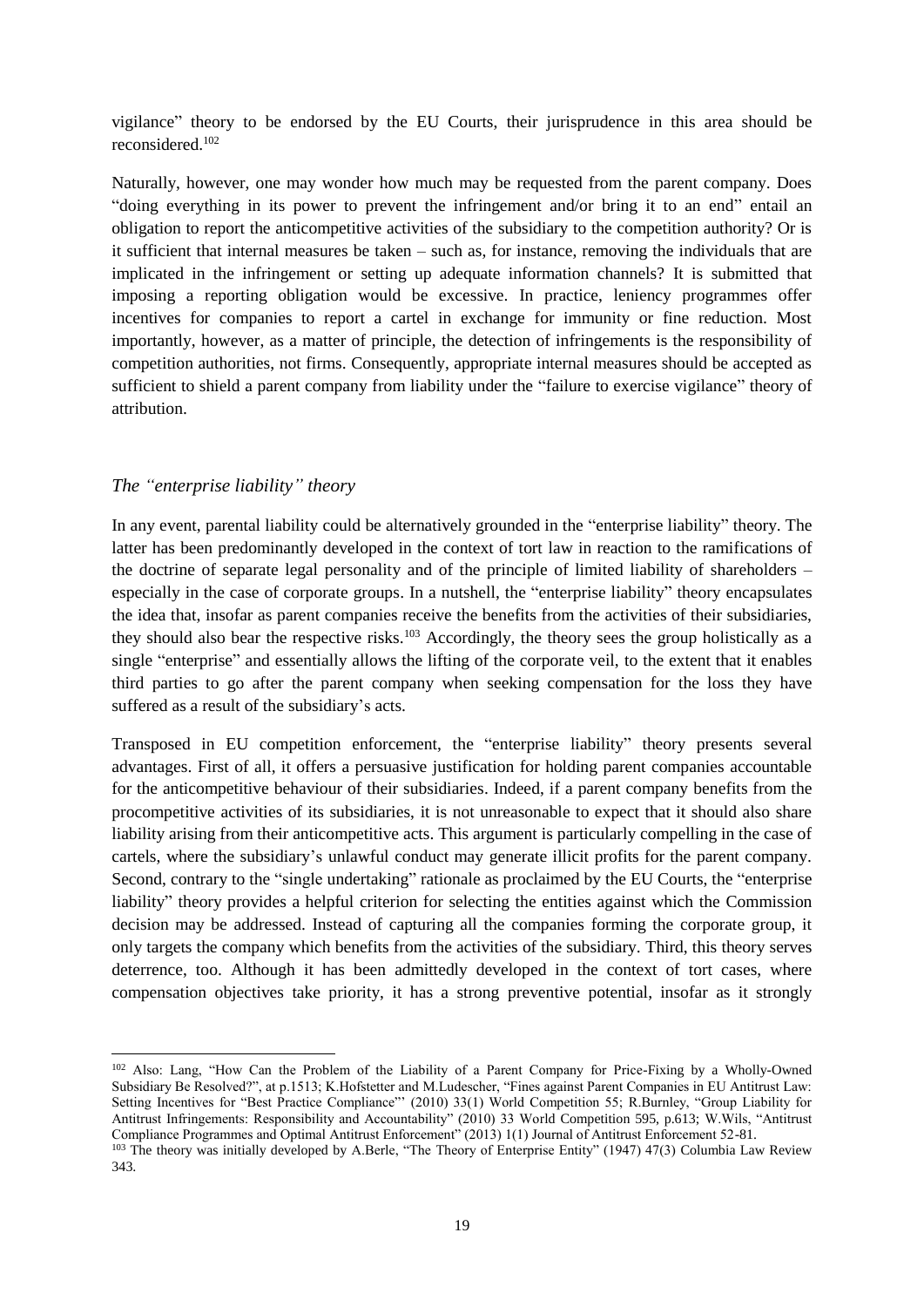incentivises corporate groups to avoid harming competition and consumers by prompting parent companies to ensure that their subsidiaries behave in an antitrust-compliant manner.<sup>104</sup>

At the same time, the "enterprise liability" theory may flexibly accommodate the post-*Akzo* jurisprudence. On the one hand, the concept of "enterprise" strongly resembles the "single economic unit" notion, as developed over the years by the EU Courts. As noted earlier, the latter has been construed as a "unitary organisation of personal, tangible and intangible elements which pursues a specific economic aim on a long-term basis". On the other hand, the post-*Akzo* construction of the "actual exercise of decisive influence" criterion would lose much of its contentiousness, if seen through the lens of the "enterprise liability" theory. Not only the latter does not require any connection between the control exercised by the parent company over its subsidiary and the committed infringement, but also the existence of an "enterprise" has been traditionally conditioned on tests structured upon elements of economic and behavioural domination. In this light, the "enterprise" rationale has the capacity to provide the "missing link" for making sense of the post-*Akzo* approach to parental liability and to inject a much-needed dose of coherence in the EU Courts' jurisprudence. The following passing statement in *Dow Chemical* is promising in this regard; as the General Court remarked, 'since any gains resulting from illegal activities accrue to the shareholders, it is only fair that those who have the power of supervision should assume liability for the illegal business activities of their subsidiaries".<sup>105</sup> Properly modified, this statement could provide the starting point for the explicit endorsement of the "enterprise" rationale in the future as the justification for the imputation of parental liability.

Despite its potential, however, the transition into an "enterprise liability" theory in EU competition enforcement would not be bump-free. In brief, two possible challenges may be identified. The first one stems from the principle of limited liability of shareholders for the debts of the company.<sup>106</sup> Indeed, parent companies have already criticised parental liability as contravening this principle, insofar as it extends the liability of the subsidiary to its shareholder  $-$  i.e. the parent company  $-$  and inappropriately pierces the corporate veil.<sup>107</sup> This criticism, however, has been dismissed by the EU Courts. As AG Kokott duly noted in her Opinion in *Schindler Holding*, "in assessing an undertaking's responsibility under antitrust law, the crucial factor cannot be whether there is a "corporate veil" between the parent company and the subsidiary".<sup>108</sup> Rather, "what is important is economic reality, since competition law is guided not by technicalities, but by the actual conduct of undertakings on the market".<sup>109</sup> Following suit, the ECJ confirmed that, whilst the principles of separate legal personality and limited liability of shareholders are "of particular importance especially as regards liability in the

<sup>104</sup>See M.Dearborn, "Enterprise Liability: Reviewing and Revitalising Liability for Corporate Groups" (2009) 97(1) California Law Review 195.

<sup>105</sup> *Dow Chemical v Commission* (ECLI:EU:T:2012:47) at [101].

<sup>106</sup> On the evolution and function of limited shareholder liability, see F.Easterbrook and D.Fischel, "Limited Liability and the Corporation" (1985) 52 University of Chicago Law Review 89; P.Blumberg, "Limited Liability and Corporate Groups" (1985-1986) 11 Journal of Corporate Law 573; L.Ribstein, "Limited Liability and Theories of the Corporation" (1991) 50 Maryland Law Review 80.

<sup>&</sup>lt;sup>107</sup> The piercing of the corporate veil doctrine has given rise to much debate in academic scholarship, whereas it has been applied by courts rather reluctantly. See H.Hansmann and R.Kraakman, "Towards Unlimited Shareholder Liability for Corporate Torts" (1991) 100 Yale Law Journal 1879; S.Bainbridge, "Abolishing Veil Piercing" (2001) 26 Journal of Corporate Law 479; D.Millon, "Piercing the Corporate Veil, Financial Responsibility and the Limited of Limited Liability" (2007) 56 Emory Law Journal 1309-1382.

<sup>108</sup> *Schindler Holding and Others v Commission,* Opinion of AG Kokott (C-501/11 P) ECLI:EU:C:2013:248, at [66].

<sup>109</sup> *Schindler Holding and Others v Commission,* Opinion of AG Kokott (ECLI:EU:C:2013:248) at [66].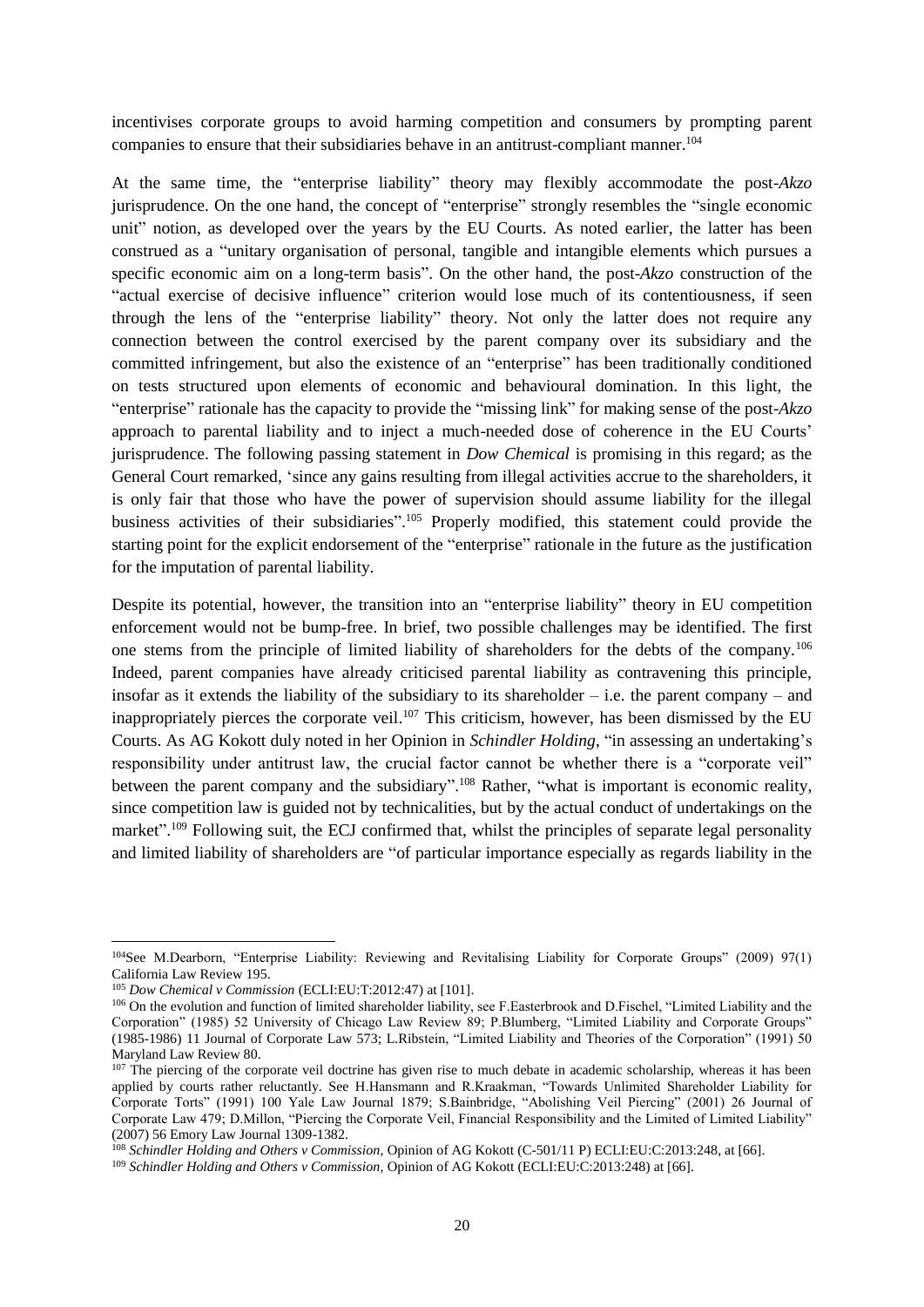sphere of civil law, it cannot be relevant for defining the perpetrator of competition law, which is concerned with the actual conduct of undertakings".<sup>110</sup>

Nevertheless, the most crucial objection against the "enterprise" rationale is that it is nearly impossible to reconcile with the principle of personal responsibility. Indeed, enterprise liability is vicarious in nature, in the sense that the parent company is not held accountable because of an act or omission of its own.<sup>111</sup> Rather, its responsibility is automatically triggered as soon as its subsidiary engages in an anticompetitive behaviour and the only "defence" a parent company may invoke is that it does not constitute a "single economic unit" with it. The EU Courts, however, have consistently stressed that responsibility for an antitrust infringement must be "personal" in light of "the nature of the infringements in question and the nature and degree of severity of the ensuing penalties".<sup>112</sup> Indeed, antitrust fines are driven by retribution and deterrence considerations, whereas the past decades have witnessed a staggering rise in the financial sanctions imposed by the Commission. Accordingly, antitrust fines may not be downplayed to mere "debts" of the subsidiary, of which the Commission is the creditor. <sup>113</sup> In fact, classifying competition penalties as debts *of the subsidiary* disregards the fact that their calculation is based on the *undertaking*'s turnover, including thus that of the parent company.<sup>114</sup> Last but not least, insofar as the *Siemens Österreich* judgment accepts that responsibility for the antitrust fine may be internally allocated between the parent company and the subsidiary, it may be taken to imply that each of them may bear different degrees of "blame" for the infringement. Such a statement, however, would hardly fit well with the "enterprise" rationale, under which parental liability is fault-free.

Unfortunately, there is no obvious escape from these limitations. In a sense, the problem goes beyond the confines of competition law. Indeed, chartering the frontiers of corporate responsibility – especially in the realms of criminal law – has proved to be no easy feat and is still a work in progress.<sup>115</sup> While, however, legal fictions certainly should not stand in the way of economic reality, the rules governing the imputation of liability must be well-justified, clear and coherent. Therefore, if the "enterprise" argument is to be endorsed as the justification for parental liability in EU competition

1

<sup>110</sup> *Schindler Holding and Others v Commission* (ECLI:EU:C:2013:522) at [101]. By contrast, the General Court's explanation for rejecting this argument is much more controversial. According to the latter, the applicant's plea was "based on a false premiss, namely that no infringement has been found to have been committed by the parent company", while the parent company is "*deemed to have committed [the infringement] itself* on account of the close economic and legal links between it and its subsidiaries" (*Schindler Holding and Others v Commission* (ECLI:EU:T:2011:362) at [83] (emphasis added)).

<sup>111</sup> Koenig, "An Economic Analysis of the Single Economic Entity Doctrine in EU Competition Law", explains that vicarious parental liability is economically justified in the antitrust context, recognising, however, that certain aspects of the case-law do not fit well with this approach.

<sup>112</sup> See footnotes [78](#page-14-0)[-79](#page-14-1) above.

<sup>113</sup> This appears to be the perception of the EU Courts. See *Akzo Nobel v Commission* (ECLI:EU:C:2009:536), at [61]; *Commission v Siemens Österreich and Others* (ECLI:EU:C:2014:256) at [48], [59]; *Alliance One International v Commission* (C-679/11 P) ECLI:EU:C:2013:606, at [39]; *Commission v Versalis and Others* (C-93/13 P and C-123/13 P) ECLI:EU:C:2015:150, at [42]; *Merck v Commission* (T-470/13) ECLI:EU:T:2016:452, at [531]; *Villeroy & Boch v Commission* (C-625/13 P) ECLI:EU:C:2017:52, at [152].

<sup>114</sup> According to Article 23(2) of Regulation 1/2003, the 10% fining cap applies to the turnover of the *undertaking*. Moreover, in setting the fine the Commission may increase it for recidivism, where *the parent company* has committed an antitrust infringement in the past, and for specific deterrence, in order to ensure that the fine will have a sufficiently deterrent effect, especially in the case of undertakings which have a particularly large turnover beyond the sales of goods or services to which the infringement relates (Guidelines on the method of setting fines imposed pursuant to Article 23(2)(a) of Regulation No 1/2003 [2006] OJ C210/2, at [28] and [30]).

<sup>115</sup> See D. Fischel and A. Sykes, "Corporate Crime" (1996) 25(2) Journal of Legal Studies 319-349; V. Kharma, "Corporate Criminal Liability: What Purpose Does It Serve?" (1996) 109(7) Harvard Law Review 1477; C. Wells, *Corporations and Criminal Responsibility* (2nd edn, Oxford University Press 2001).